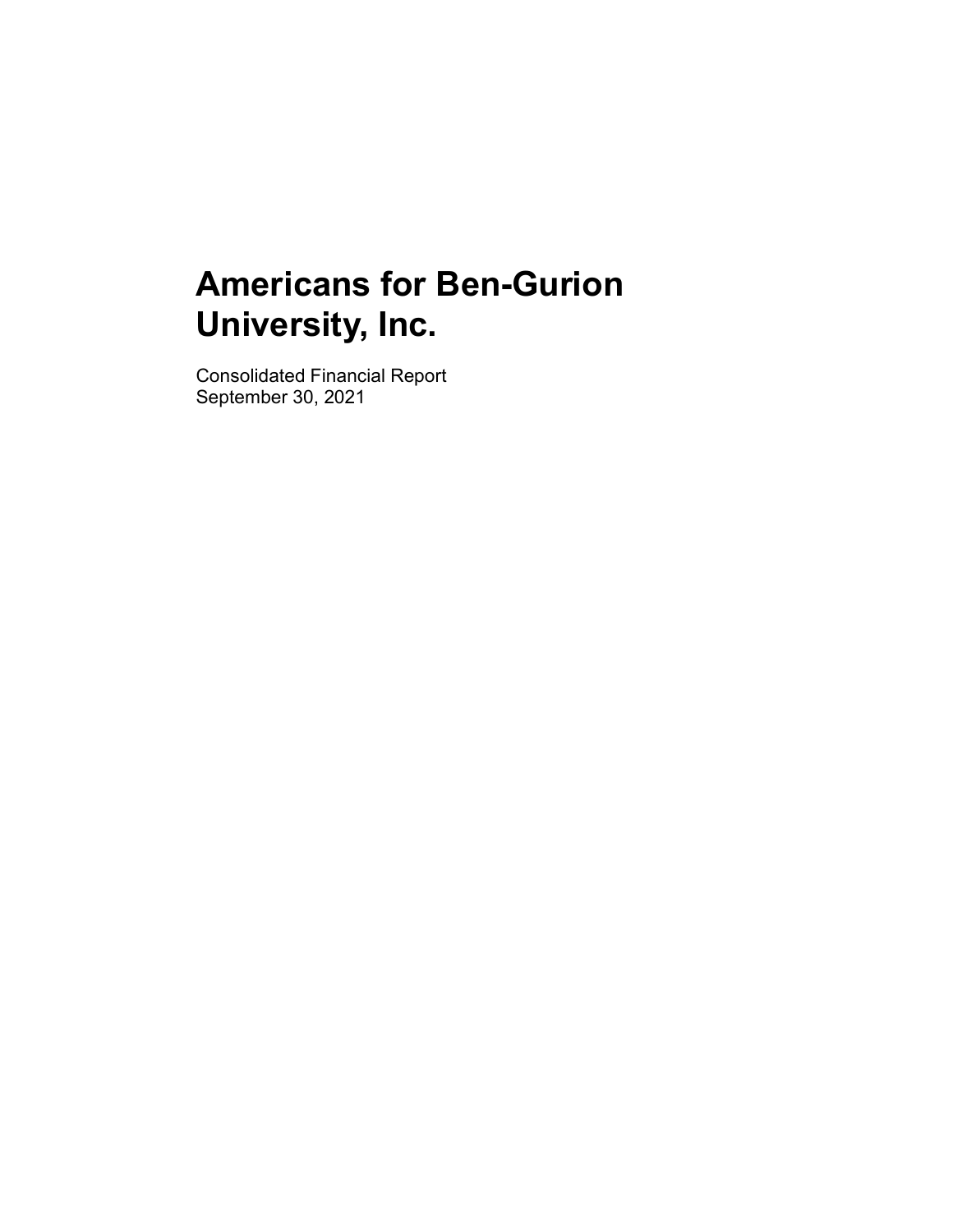# **Contents**

| <b>Contents</b>                               |                 |
|-----------------------------------------------|-----------------|
| Independent auditor's report                  | $1-2$           |
| Consolidated financial statements             |                 |
| Consolidated statement of financial position  | 3               |
| Consolidated statement of activities          | 4               |
| Consolidated statement of functional expenses | $5\phantom{.0}$ |
| Consolidated statement of cash flows          | 6               |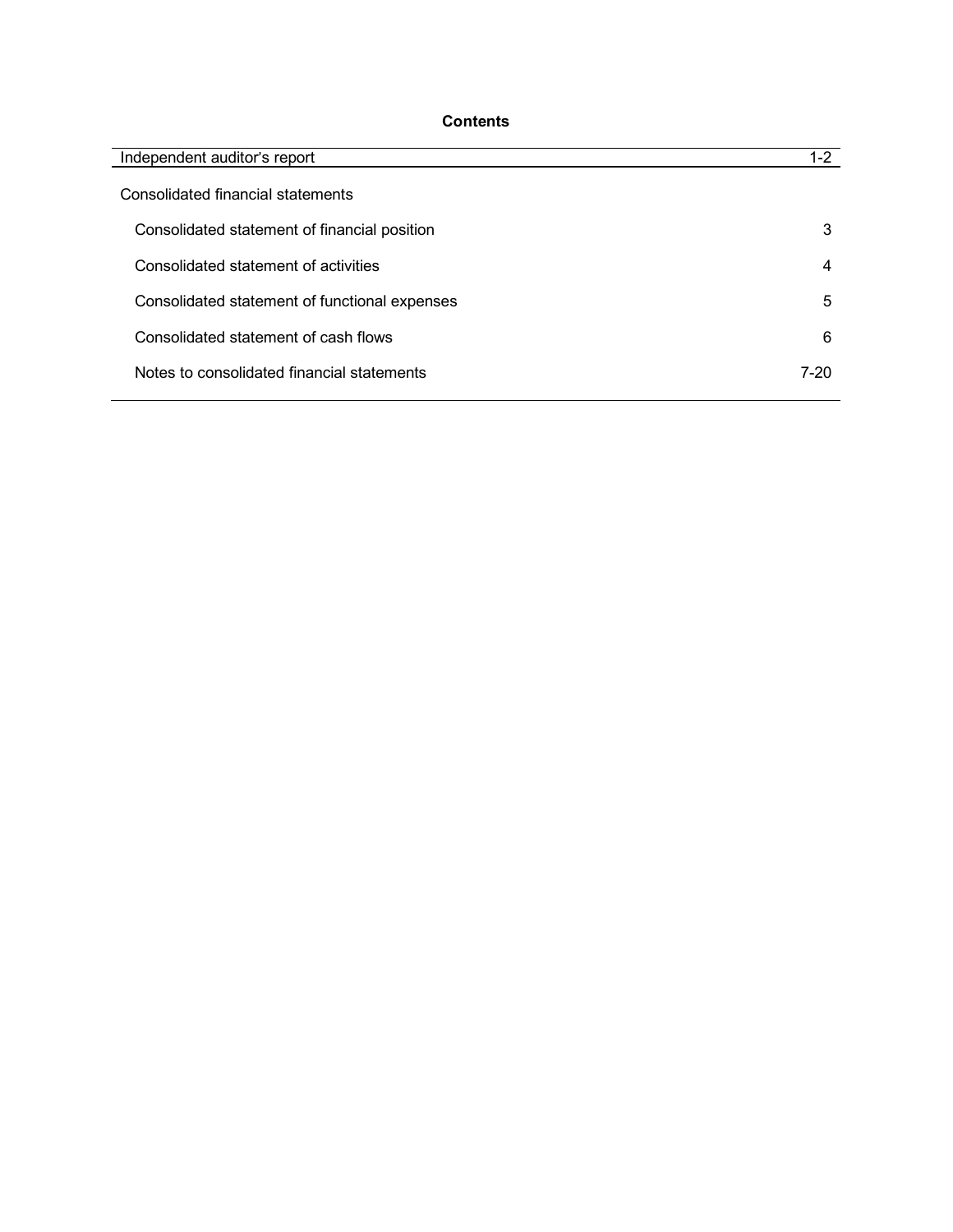

#### **Independent Auditor's Report**

Board of Directors Americans for Ben-Gurion University, Inc.

#### Report on the Financial Statements

We have audited the accompanying consolidated financial statements of Americans for Ben-Gurion University, Inc. and its subsidiary (A4BGU), which comprise the consolidated statement of financial **Provided the model of an assumption**<br> **Provided as of a statement and interval as of activities**<br> **Report on the Financial Statements**<br> **Report on the Financial Statements**<br> **Report on the Financial Statements**<br>
Universit expendient and Consolidated financial statements of Americans for Ben-Gurion<br>Americans for Ben-Gurion University, Inc.<br>
Report on the Financial Statements<br>
We have audited the accompanying consolidated financial statements **Independent Auditor's Report**<br>Board of Directors<br>Americans for Ben-Gurion University, Inc.<br>Report on the Financial Statements<br>We have audited the accompanying consolidated financial statements of Americans for<br>University,

#### Management's Responsibility for the Financial Statements

Management is responsible for the preparation and fair presentation of these financial statements in accordance with accounting principles generally accepted in the United States of America; this includes the design, implementation and maintenance of internal control relevant to the preparation and fair presentation of financial statements that are free from material misstatement, whether due to fraud or error.

#### **Auditor's Responsibility**

Our responsibility is to express an opinion on these financial statements based on our audit. We conducted our audit in accordance with auditing standards generally accepted in the United States of America. Those standards require that we plan and perform the audit to obtain reasonable assurance about whether the financial statements are free from material misstatement.

**Report on end Financial Statements** (measured financial statements of Americans for Ben-Gurion<br>We have audited the accompanying consolidated financial statements of Americans for Ben-Gurion<br>University, Inc. and its subsid the financial statements. The procedures selected depend on the auditor's judgment, including the assessment of the risks of material misstatement of the financial statements, whether due to fraud or error. In making those risk assessments, the auditor considers internal control relevant to the entity's preparation and fair presentation of the financial statements in order to design audit procedures that are appropriate in the circumstances, but not for the purpose of expressing an opinion on the effectiveness of the entity s internal control. Accordingly, we express no such opinion. An audit also includes evaluating the appropriateness of accounting policies used and the reasonableness of significant accounting **Examplement Responsibility for the Financial Statements**<br>Management's responsible for the priparation and fair presentation of these financial statements in<br>accordance with accounting principles generally accepted in the statements. <sup>211</sup> and the financial controlling Courses an opinion on these financial statements based on our audit. We conducted<br>Our responsibility is to express an opinion on these financial statements in the United States of Americ Auditor's Responsibility<br>our responsibility is to express an opinion on these financial statements based on our audit. We conducted<br>our audit in accordance with auditing standards generally accepted in the United States of Our responsibility is to express an opinion on these financial statements based on our audit. We conducted by a conducted the accordance with auditing standards generally accepted in the United States of America.<br>Those sta

We believe that the audit evidence we have obtained is sufficient and appropriate to provide a basis for our audit opinion.

#### Opinion

accounting principles generally accepted in the United States of America.

AUDIT | TAX | CONSULTING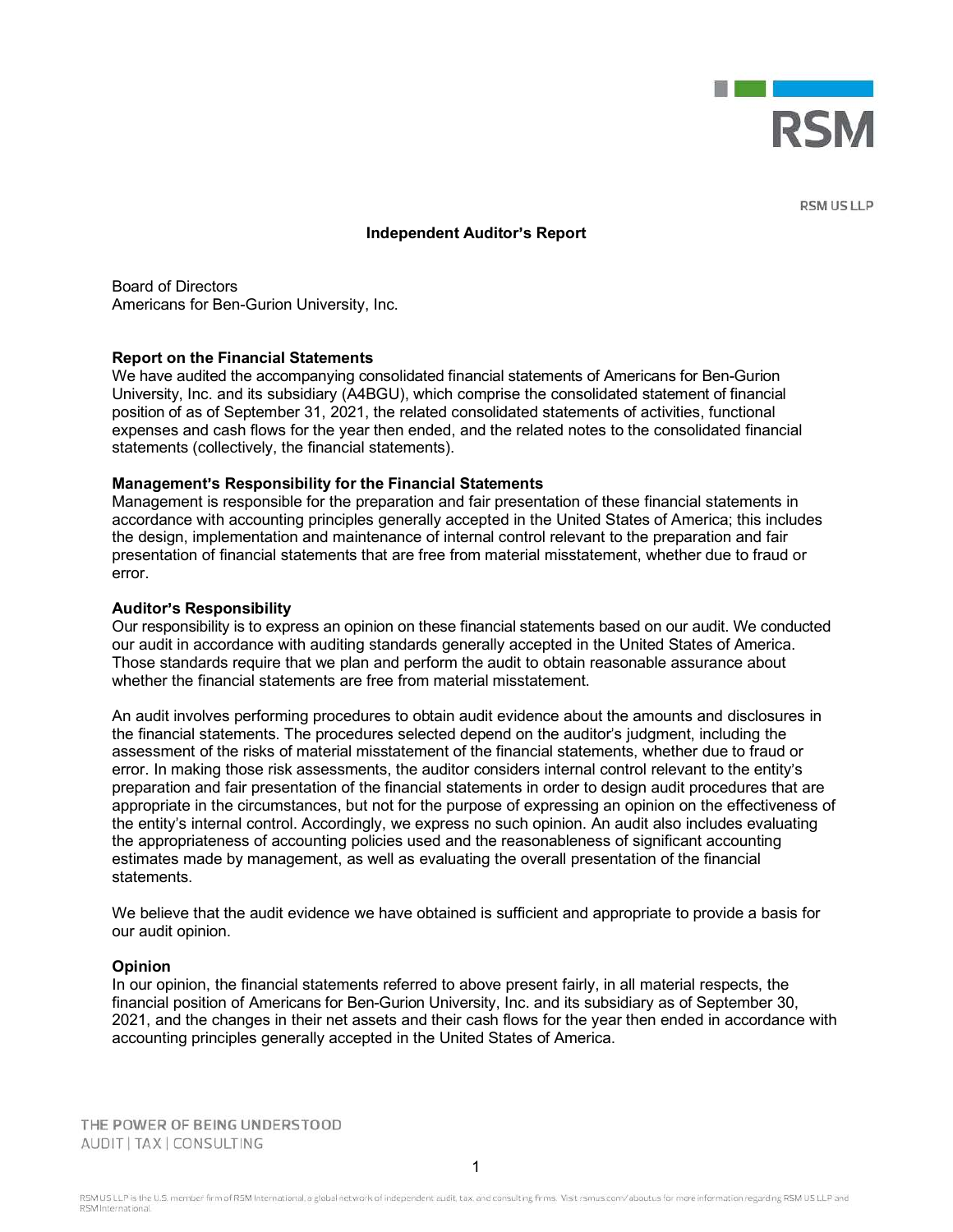### Report on Summarized Comparative Information

We have previously audited A4BGU's 2020 financial statements, and we expressed an unmodified audit opinion on those audited financial statements in our report dated February 24, 2021. In our opinion, the summarized comparative information presented herein as of and for the year ended September 30, 2020, is consistent, in all material respects, with the audited financial statements from which it has been derived.

RSM US LLP

New York, New York May 3, 2022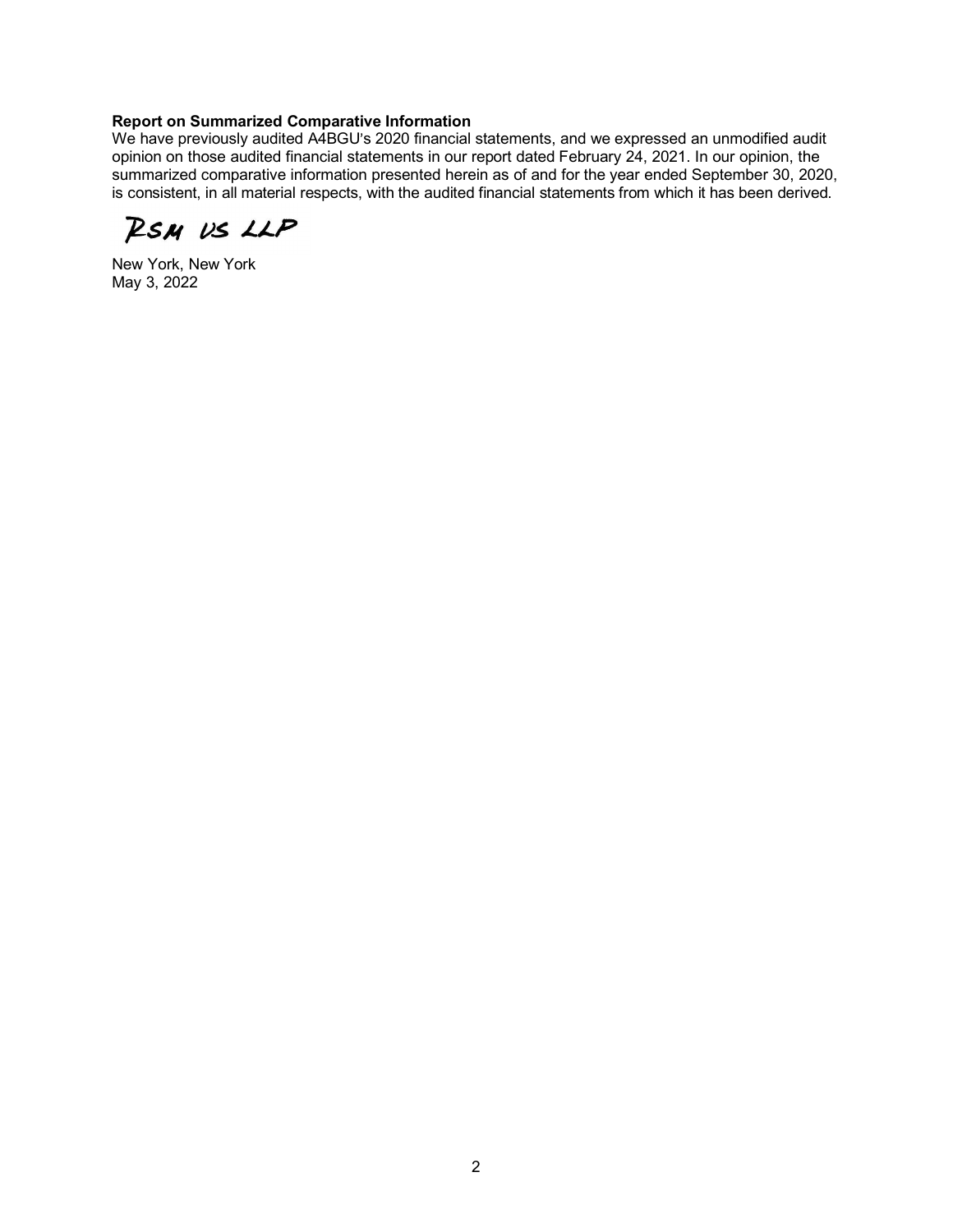## Consolidated Statement of Financial Position Year Ended September 30, 2021 (With Summarized Comparative Information as of September 30, 2020)

| Americans for Ben-Gurion University, Inc.                            |                       |                       |
|----------------------------------------------------------------------|-----------------------|-----------------------|
| <b>Consolidated Statement of Financial Position</b>                  |                       |                       |
| Year Ended September 30, 2021                                        |                       |                       |
| (With Summarized Comparative Information as of September 30, 2020)   |                       |                       |
|                                                                      | 2021                  | 2020                  |
| <b>Assets</b>                                                        |                       |                       |
| Cash and cash equivalents                                            | 8,677,980<br>S.       | 10,898,438<br>S.      |
| Investments held in USA (Notes 4, 7 and 12)                          | 654,822,981           | 566,555,972           |
| Investments held in Israel (Notes 4, 7 and 12)                       | 176,311,447           | 145,402,350           |
| Contributions receivable, net (Note 5)                               | 30,234,391            | 30, 102, 798          |
| Prepaid expenses and other assets<br>Collections and works of art    | 225,727<br>1,397,457  | 86,625<br>1,397,457   |
| Beneficial interests in funds held by others (Note 6)                | 1,208,983             | 1,405,399             |
| Cash surrender value of life insurance                               | 403,252               | 411,136               |
| Property, equipment and software (net of accumulated depreciation    |                       |                       |
| and amortization of \$609,604 in 2021 and \$759,270 in 2020)         | 316,531               | 152,187               |
| <b>Total assets</b>                                                  | 873,598,749           | \$756,412,362         |
| <b>Liabilities and Net Assets</b>                                    |                       |                       |
| Liabilities:                                                         |                       |                       |
| Accounts payable, accrued expenses and other liabilities             | 1,733,512<br>S.       | 1,006,620<br>S.       |
| Due to Ben-Gurion University                                         | 18,964,701            | 20,753,041            |
| Paycheck Protection Program (PPP) (Note 10)                          |                       | 973,190               |
| Obligations under split-interest agreements (Note 9)                 | 16,507,021            | 17,653,527            |
| Deferred lease obligations and incentive<br><b>Total liabilities</b> | 203,334<br>37,408,568 | 262,092<br>40,648,470 |
|                                                                      |                       |                       |
| Net assets:                                                          |                       |                       |
| Without donor restrictions                                           | \$73,871,372          | 60,194,785<br>S.      |
| With donor restrictions (Note 11)                                    | 762,318,809           | 655,569,107           |
| <b>Total net assets</b>                                              | 836,190,181           | 715,763,892           |
|                                                                      | \$873,598,749         | \$756,412,362         |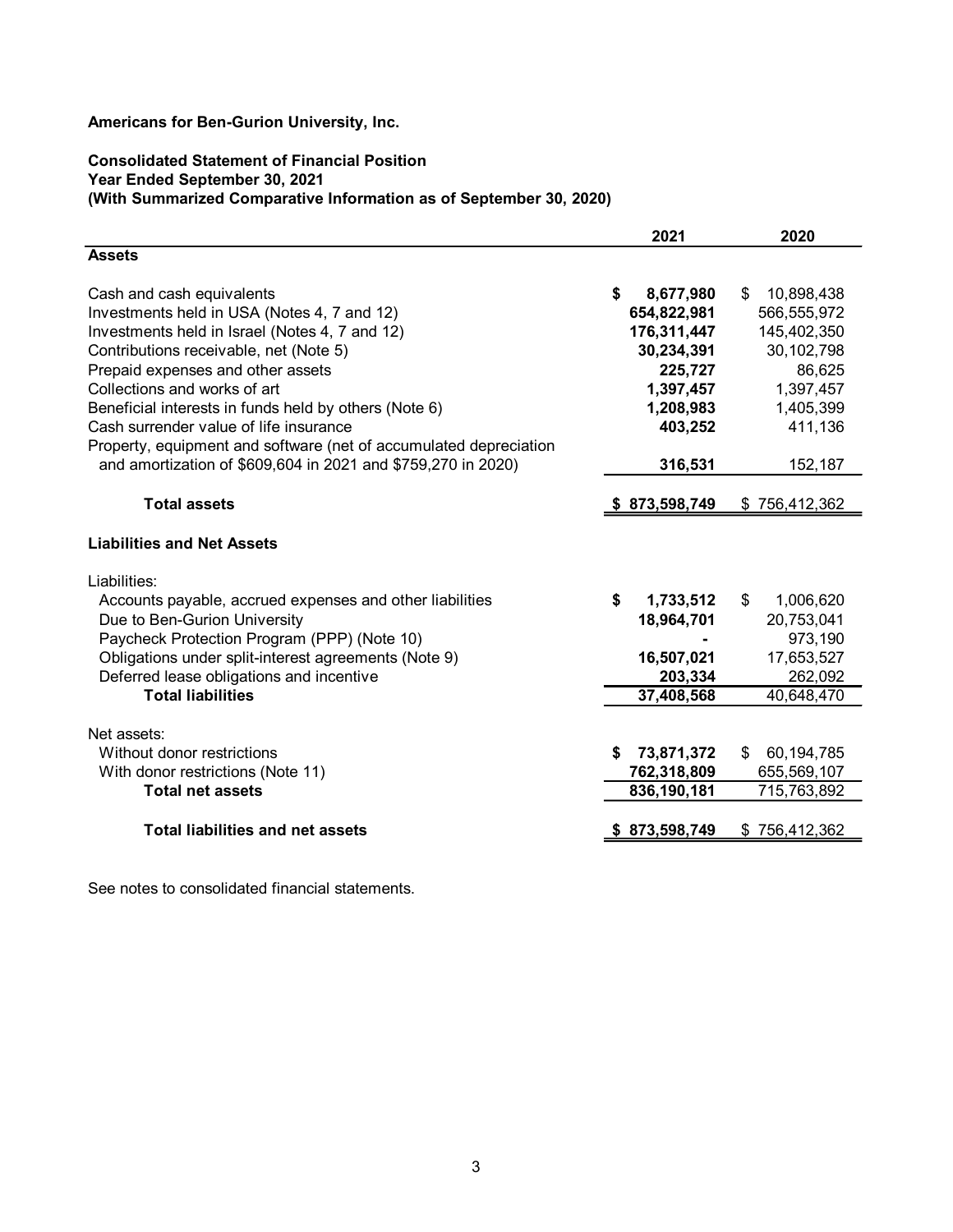## Consolidated Statement of Activities Year Ended September 30, 2021 (With Summarized Comparative Information for the Year Ended September 30, 2020)

| Americans for Ben-Gurion University, Inc.                                                                                                                       |                                             |                                          |                         |                           |
|-----------------------------------------------------------------------------------------------------------------------------------------------------------------|---------------------------------------------|------------------------------------------|-------------------------|---------------------------|
| <b>Consolidated Statement of Activities</b><br>Year Ended September 30, 2021<br>(With Summarized Comparative Information for the Year Ended September 30, 2020) |                                             |                                          |                         |                           |
|                                                                                                                                                                 |                                             | 2021                                     |                         | 2020                      |
|                                                                                                                                                                 | <b>Without Donor</b><br><b>Restrictions</b> | <b>With Donor</b><br><b>Restrictions</b> | <b>Total</b>            | Summarized<br>Information |
| Support, revenue, gains and losses:                                                                                                                             |                                             |                                          |                         |                           |
| Contributions<br>Return on investments                                                                                                                          | 4,468,757<br>S                              | 19,578,275                               | 24,047,032<br>S.        | 24,684,595<br>\$          |
| Loss on uncollectable receivables                                                                                                                               | 13,238,772                                  | 135,394,984<br>(4, 450)                  | 148,633,756<br>(4, 450) | 38,498,806<br>(211, 489)  |
| Change in value of beneficial interest in funds                                                                                                                 |                                             |                                          |                         |                           |
| held by others and obligations under                                                                                                                            |                                             |                                          |                         |                           |
| split-interest agreements                                                                                                                                       | 97,611                                      | (320, 291)                               | (222, 680)              | (2,343,978)               |
| Net assets released from restrictions-                                                                                                                          |                                             |                                          |                         |                           |
| satisfaction of purpose and time restrictions                                                                                                                   | 47,898,816                                  | (47,898,816)                             |                         |                           |
| Total support, revenue, gains                                                                                                                                   |                                             |                                          |                         |                           |
| and losses                                                                                                                                                      | 65,703,956                                  | 106,749,702                              | 172,453,658             | 60,627,934                |
| Expenses:                                                                                                                                                       |                                             |                                          |                         |                           |
| Program services                                                                                                                                                | 44,191,306                                  |                                          | 44,191,306              | 45,562,398                |
| Supporting services:                                                                                                                                            |                                             |                                          |                         |                           |
| Management and general                                                                                                                                          | 3,590,160                                   |                                          | 3,590,160               | 3,784,695                 |
| Fund-raising                                                                                                                                                    | 4,245,903                                   |                                          | 4,245,903               | 3,785,884                 |
| <b>Total supporting services</b>                                                                                                                                | 7,836,063                                   | $\blacksquare$                           | 7,836,063               | 7,570,579                 |
|                                                                                                                                                                 |                                             |                                          |                         |                           |
| <b>Total expenses</b>                                                                                                                                           | 52,027,369                                  |                                          | 52,027,369              | 53, 132, 977              |
| Change in net assets                                                                                                                                            | 13,676,587                                  | 106,749,702                              | 120,426,289             | 7,494,957                 |
| Net assets:                                                                                                                                                     |                                             |                                          |                         |                           |
| Beginning                                                                                                                                                       | 60,194,785                                  | 655,569,107                              | 715,763,892             | 708,268,935               |
| Ending                                                                                                                                                          | 73,871,372                                  | \$762,318,809                            | \$836,190,181           | \$715,763,892             |
|                                                                                                                                                                 |                                             |                                          |                         |                           |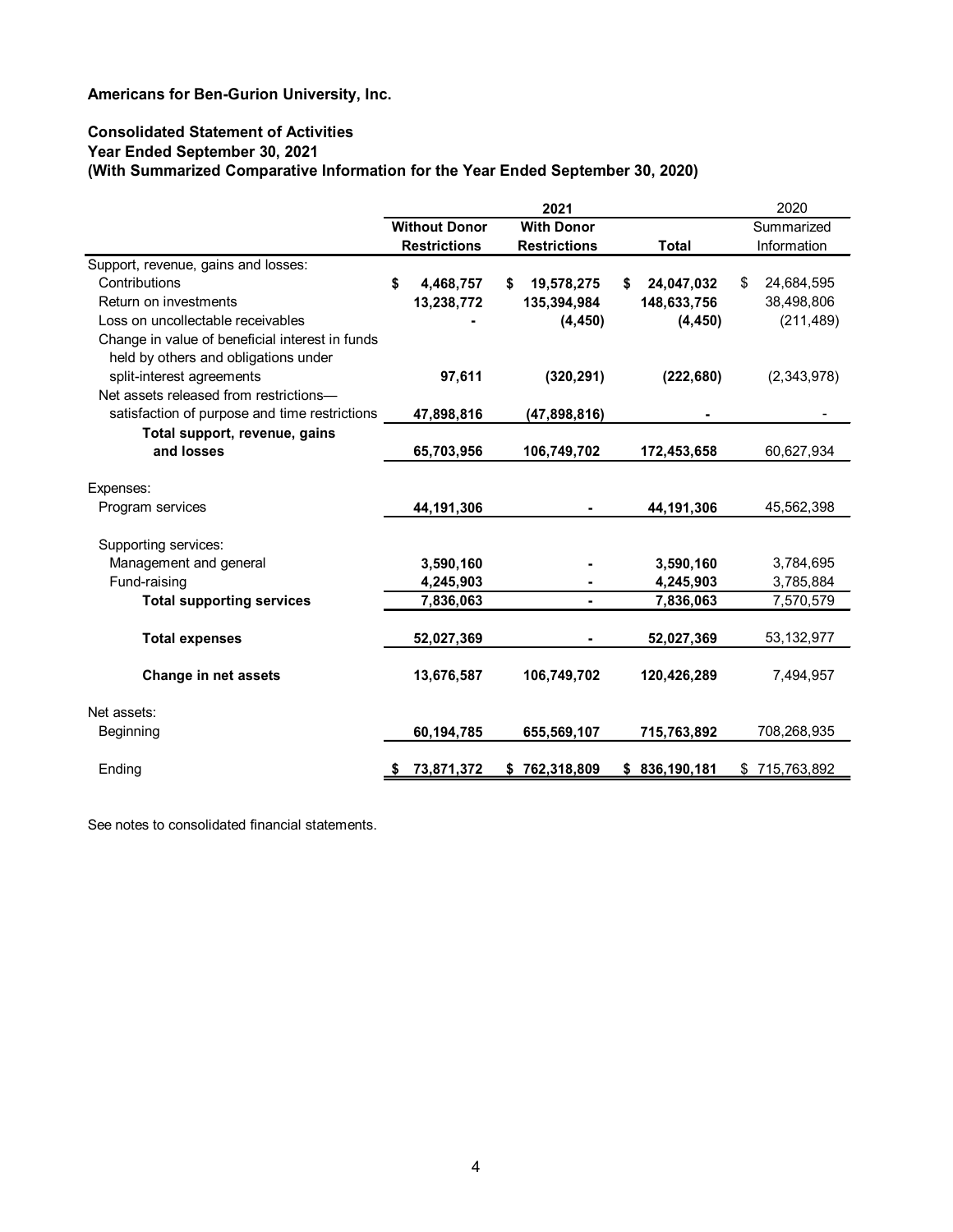# Consolidated Statement of Functional Expenses

| Americans for Ben-Gurion University, Inc.                                                                        |                            |    |                                  |                      |                                      |    |                        |                           |
|------------------------------------------------------------------------------------------------------------------|----------------------------|----|----------------------------------|----------------------|--------------------------------------|----|------------------------|---------------------------|
|                                                                                                                  |                            |    |                                  |                      |                                      |    |                        |                           |
|                                                                                                                  |                            |    |                                  |                      |                                      |    |                        |                           |
|                                                                                                                  |                            |    |                                  |                      |                                      |    |                        |                           |
| <b>Consolidated Statement of Functional Expenses</b>                                                             |                            |    |                                  |                      |                                      |    |                        |                           |
| Year Ended September 30, 2021<br>(With Summarized Comparative Information for the Year Ended September 30, 2020) |                            |    |                                  |                      |                                      |    |                        |                           |
|                                                                                                                  |                            |    |                                  | 2021                 |                                      |    |                        | 2020                      |
|                                                                                                                  |                            |    | <b>Supporting Services</b>       |                      | <b>Total</b>                         |    |                        |                           |
|                                                                                                                  | Program<br><b>Services</b> |    | <b>Management</b><br>and General | <b>Fundraising</b>   | <b>Supporting</b><br><b>Services</b> |    | <b>Total</b>           | Summarized<br>Information |
|                                                                                                                  |                            |    |                                  |                      |                                      |    |                        |                           |
| <b>Grants to Ben-Gurion University</b>                                                                           | 41,698,693                 | \$ |                                  | \$                   | \$                                   | \$ | 41,698,693             | \$<br>43,634,406          |
| Compensation<br>Payroll taxes and employee benefits                                                              | 1,502,224<br>418,386       |    | 1,548,272<br>431,211             | 2,474,716<br>689,236 | 4,022,988<br>1,120,447               |    | 5,525,212<br>1,538,833 | 5,041,447<br>1,488,407    |
| Advertising and promotion                                                                                        | 303,874                    |    | 237,401                          | 408,330              | 645,731                              |    | 949,605                | 701,605                   |
| Documentary production                                                                                           | 125,176                    |    |                                  | 500,704              | 500,704                              |    | 625,880                | 35,000                    |
| Occupancy                                                                                                        | 57,326                     |    | 429,947                          | 85,989               | 515,936                              |    | 573,262                | 646,267                   |
| Professional fees                                                                                                | 30,106                     |    | 451,595                          | 20,071               | 471,666                              |    | 501,772                | 500,783                   |
| Office expenses                                                                                                  | 19,440                     |    | 97,200                           | 12,960               | 110,160                              |    | 129,600                | 159,434                   |
| Information technology                                                                                           | 9,584                      |    | 95,843                           | 14,376               | 110,219                              |    | 119,803                | 156,176                   |
| Insurance                                                                                                        |                            |    | 85,238                           |                      | 85,238                               |    | 85,238                 | 99,136                    |
| Telecommunications                                                                                               | 7,609                      |    | 67,636                           | 9,300                | 76,936                               |    | 84,545                 | 73,729                    |
| Meetings and travel<br><b>Bank fees</b>                                                                          | 18,888                     |    | 26,444<br>51,561                 | 30,221               | 56,665<br>51,561                     |    | 75,553<br>51,561       | 424,406<br>61,743         |
| Depreciation and amortization                                                                                    |                            |    | 48,333                           |                      | 48,333                               |    | 48,333                 | 44,050                    |
| Miscellaneous                                                                                                    |                            |    | 19,479                           |                      | 19,479                               |    | 19,479                 | 66,388                    |
|                                                                                                                  | 44,191,306                 | S  | 3,590,160                        | 4,245,903            | 7,836,063                            | S  | 52,027,369             |                           |
| Total expenses-2021                                                                                              |                            |    |                                  |                      |                                      |    |                        |                           |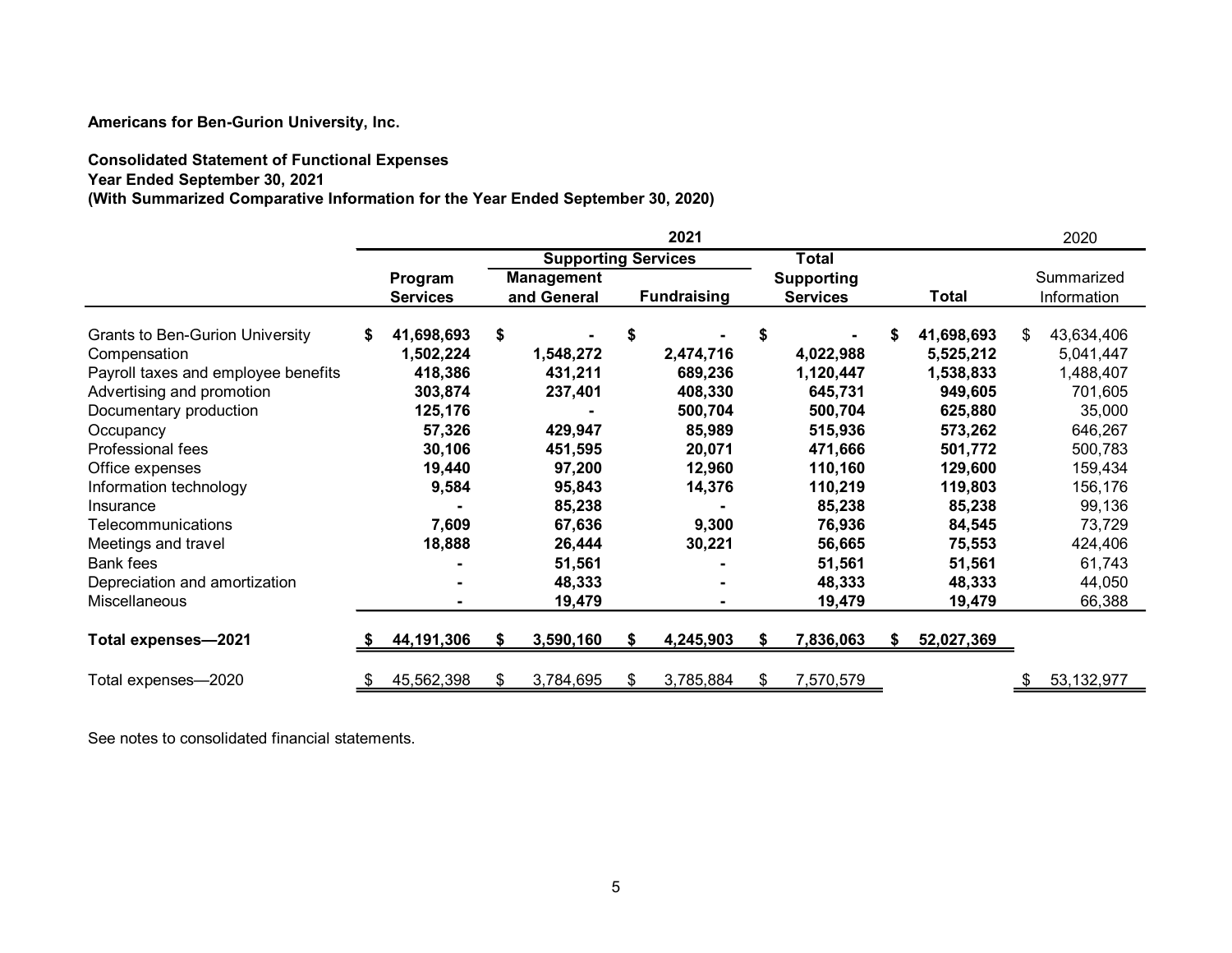## Consolidated Statement of Cash Flows Year Ended September 30, 2021 (With Summarized Comparative Information for the Year Ended September 30, 2020)

|                                                                    | 2021                   | 2020             |
|--------------------------------------------------------------------|------------------------|------------------|
| Cash flows from operating activities:                              |                        |                  |
| Change in net assets                                               | \$120,426,289          | 7,494,957<br>S   |
| Adjustments to reconcile change in net assets to net cash          |                        |                  |
| used in operating activities:                                      |                        |                  |
| Depreciation and amortization                                      | 48,333                 | 44,050           |
| Loss on disposal of property and equipment                         | 137                    | 1,756            |
| Net realized/unrealized gains on investments                       | (143, 788, 183)        | (35, 213, 911)   |
| CPI adjustments on investments held in Israel                      | (2,683,289)            | (114, 570)       |
| Change in value of split-interest agreements                       | 222,680                | 2,343,978        |
| Change in cash surrender value of life insurance                   | 7,884                  | (18, 913)        |
| Contributions restricted for long-term investment                  | (1,935,427)            | (6,631,979)      |
|                                                                    |                        |                  |
| Change in value of donated real property held for sale             |                        | 93,104           |
| Amortization of present value discount on contributions receivable | 807,617                | (2,739,721)      |
| Amortization of deferred lease obligation                          | (58, 758)              | (53, 698)        |
| Changes in operating assets and liabilities:                       |                        |                  |
| Proceeds from sale of donated real property held for sale          |                        | 501,896          |
| (Increase) decrease in contributions receivable                    | (939, 210)             | 3,388,618        |
| (Increase) decrease in prepaid expenses and other assets           | (139, 102)             | 155,586          |
| Increase (decrease) in accounts payable, accrued expenses          |                        |                  |
| and other liabilities                                              | 726,892                | (383, 850)       |
| (Decrease) increase in due to Ben-Gurion University                | (1,788,340)            | 2,874,793        |
| (Decrease) increase in Paycheck Protection Program (PPP)           | (973, 190)             | 973,190          |
| Net cash used in operating activities                              | (30,065,667)           | (27, 284, 714)   |
|                                                                    |                        |                  |
| Cash flows from investing activities:                              |                        |                  |
| Proceeds from sale or redemption of investments                    | 231,286,342            | 128, 141, 689    |
| Purchase of investments                                            | (203, 990, 977)        | (101, 523, 193)  |
| Distribution from beneficial interest in funds held by others      | 17,166                 |                  |
| Proceeds from sale of collections and work of art                  |                        | 5,600            |
| Purchase of property, equipment and software                       | (212, 813)             |                  |
| Net cash provided by investing activities                          | 27,099,718             | 26,624,096       |
|                                                                    |                        |                  |
| Cash flows from financing activities:                              |                        |                  |
| Contributions subject to split-interest agreements                 | 559,542                | 1,601,455        |
| Contributions restricted for long-term investment                  | 1,935,427              | 6,631,979        |
| Payments on obligations under split-interest agreements            |                        |                  |
|                                                                    | (1,749,478)<br>745,491 | (1,701,011)      |
| Net cash provided by financing activities                          |                        | 6,532,423        |
| Net (decrease) increase in cash and cash equivalents               | (2, 220, 458)          | 5,871,805        |
| Cash and cash equivalents:                                         |                        |                  |
|                                                                    |                        |                  |
| <b>Beginning</b>                                                   | 10,898,438             | 5,026,633        |
| Ending                                                             | 8,677,980              | 10,898,438<br>\$ |
|                                                                    |                        |                  |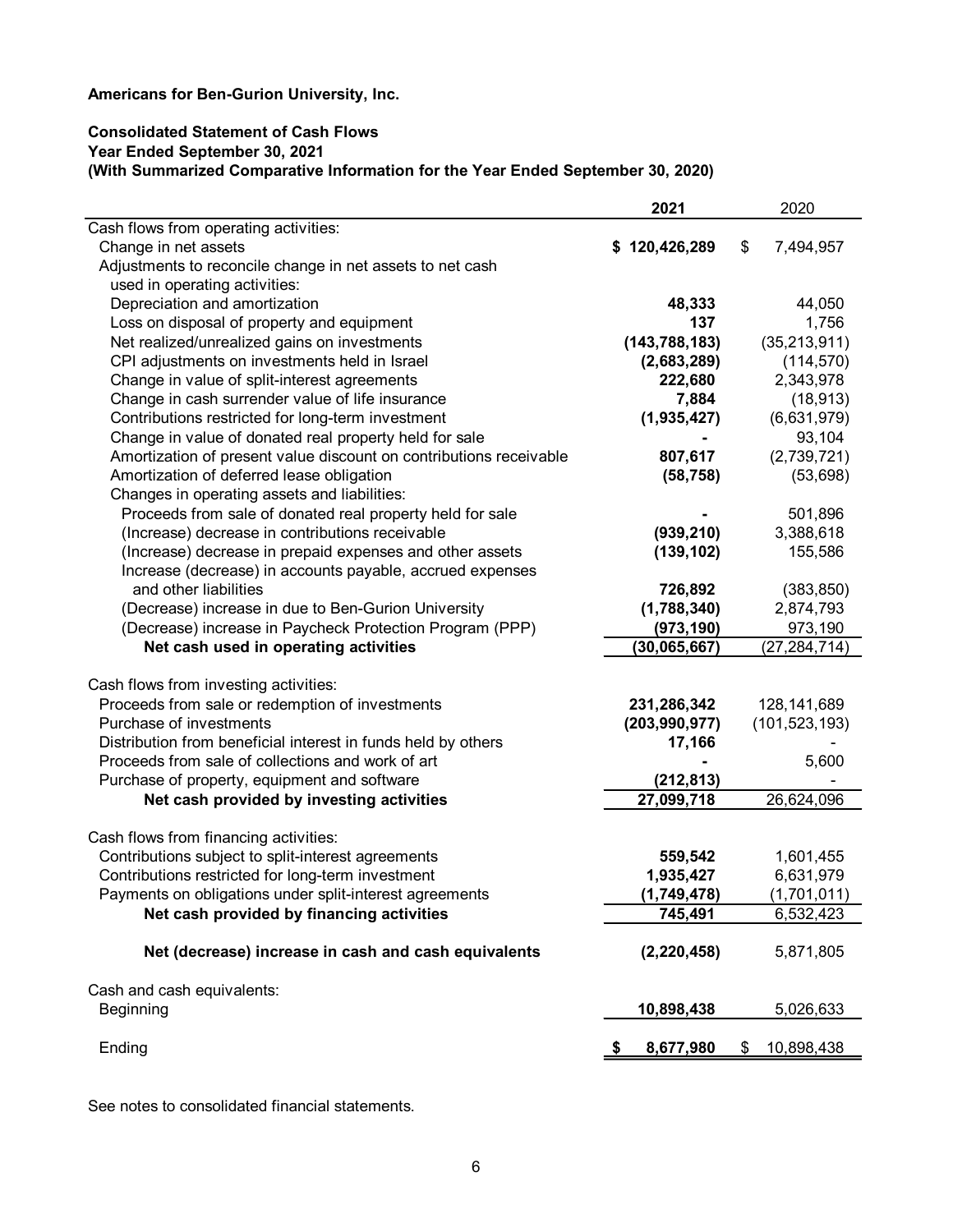### Notes to Consolidated Financial Statements

## Note 1. Organization

Americans for Ben-Gurion University, Inc. (A4BGU), formerly known as American Associates Ben-Gurion University of the Negev, Inc. (AABGU), plays a vital role in sustaining David Ben-Gurion's vision, creating a world-class institution of education and research in the Israeli desert, nurturing the Negev community and sharing Ben-Gurion University of the Negev (BGU)'s expertise locally and around the globe.

The consolidated financial statements (collectively, the financial statements) include the accounts of Marcus Gift Film, LLC (the LLC), a single-member limited liability company of which A4BGU is the sole member. The LLC was established on March 30, 2020 for the purpose of producing a documentary and other future potential projects to raise awareness about BGU and the Negev region.

## Note 2. Summary of Significant Accounting Policies

Basis of accounting: The financial statements are prepared on the accrual basis of accounting.

Cash and cash equivalents: Cash and cash equivalents include investments in highly liquid instruments with maturities when acquired of three months or less, except for those amounts held as part of A4BGU's long-term investment strategy.

Investments and related income: Investments held in the United States of America are reported at fair value as described in Note 7. Investments held in Israel represent A4BGU's interest in the investment pool of BGU and are reported at fair value.

Investment income, gains and losses are reported as increases or decreases in net assets without donor restrictions unless their use is restricted by explicit donor stipulations or law.

Contributions: Unconditional contributions, including promises to give cash and other assets, are reported at fair value at the date the contribution is received. The gifts are reported as support with donor restrictions if they are received with donor stipulations that limit the use of the donated assets. When a donor restriction expires, that is, when a stipulated time restriction ends or purpose restriction is accomplished, net assets with donor restrictions are reclassified as net assets without donor restrictions and reported in the statement of activities as net assets released from restrictions. Conditional promises to give are not included as support until the conditions are substantially met.

Contributions or donations of noncash assets are recorded at their fair values in the period received.

Contributions receivable that are expected to be collected within one year are recorded at net realizable value. Contributions receivable that are expected to be collected in future years are recorded at the present value of their estimated future cash flows. The discounts on those amounts are computed using risk adjusted interest rates applicable to the years in which the promises are received. Amortization of the discounts is included in contribution revenue. Allowance for doubtful contributions receivable are provided by management based on A4BGU's experience with the donors and their ability to pay.

Collections and works of art: Collections and works of art are recognized at their estimated fair value at the date of receipt based upon appraisals or similar valuations, and are capitalized.

Property, equipment and software: Property, equipment and software are recorded at cost. Depreciation of fixed assets is provided on the straight-line method over their estimated useful lives of five years. Amortization of leasehold improvements is provided on the straight-line method over the remaining term of the lease or the estimated useful life of the improvements, whichever is shorter. Amortization of software is provided on the straight-line method over the remaining term of the agreement or the estimated useful life, whichever is shorter.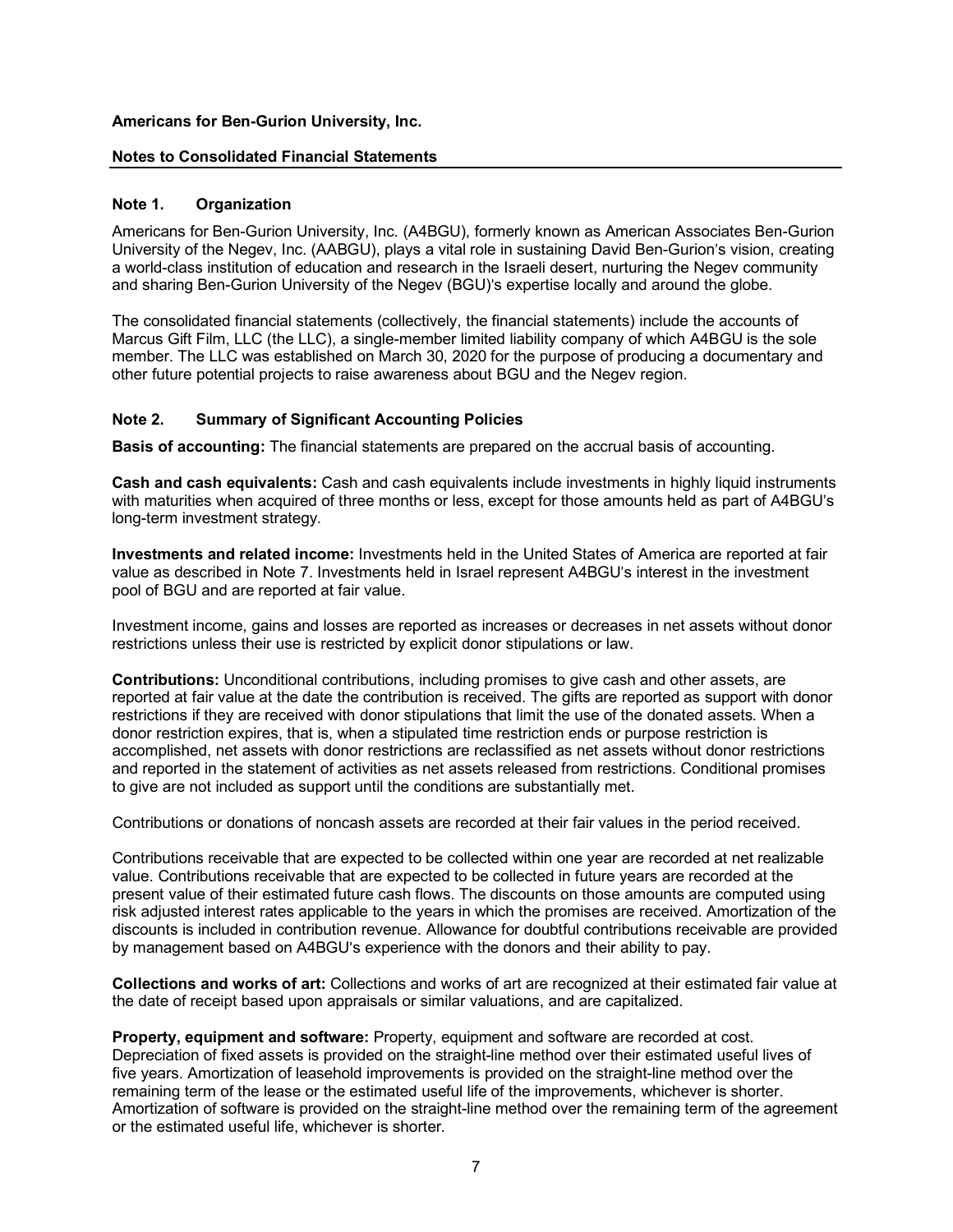#### Notes to Consolidated Financial Statements

## Note 2. Summary of Significant Accounting Policies (Continued)

Net assets: Net assets without donor restrictions are net assets available for the general use of A4BGU, or restricted by the board (see Note 4), and have no donor restrictions associated with them.

Net assets with donor restrictions are net assets subject to donor-imposed restrictions. Some donor restrictions are temporary in nature; those restrictions will be met by the actions of A4BGU or by the passage of time. Other donor restrictions are perpetual in nature.

Grants to Ben-Gurion University: All grants made to Ben-Gurion University for its various projects are made pursuant to authorization by the Grants Committee and officers of the Board of Directors of A4BGU.

Functional classification of expenses: The costs of providing program and other activities have been summarized on a functional basis in the statement of activities. Accordingly, certain expenses are allocated between program and supporting services.

Credit risk: A4BGU maintains cash and temporary cash investments in bank deposit accounts with major financial institutions which, at times, may exceed federally-insured limits. A4BGU has not experienced any losses in such accounts and believes it is not exposed to any significant credit risk on cash and temporary cash investments (see Note 8).

A4BGU invests in professionally managed portfolios that contain common shares and bonds of publicly traded companies, U.S. government obligations, mutual funds and money market funds, as well as investment funds. Such investments are exposed to various risks such as interest rate, market and credit risk. Due to the level of risk associated with such investments and the uncertainty related to changes in the value of such investments, it is at least reasonably possible that changes in risks in the near term would materially affect investment balances and the amounts reported in the financial statements (see Note 8).

Cash surrender value of life insurance: Life insurance policies are reported at cash surrender value as reported by the insurance companies.

Beneficial interests in funds held by others: Beneficial interests in funds held by others are reported at fair value, which is estimated at the present value of the estimated future interest in the remainder trusts.

Obligations under split-interest agreements: Obligations under split-interest agreements are reported at fair value, which is estimated at the present value of the estimated future payments to be distributed over beneficiaries' expected lives.

Prior-year summarized comparative information: The financial statements include certain prior-year summarized comparative information in total but not by net asset or functional expense classifications. Such information does not include sufficient detail to constitute a presentation in conformity with accounting principles generally accepted in the United States of America (U.S. GAAP). Accordingly, such information should be read in conjunction with A4BGU's financial statements as of and for the year ended September 30, 2020, from which the summarized information was derived.

Use of estimates: The preparation of financial statements in conformity with U.S. GAAP requires management to make estimates and assumptions that affect the reported amounts of assets and liabilities and disclosure of contingent assets and liabilities at the date of the financial statements and the reported amounts of revenue and expenses during the reporting period. Actual results could differ from those estimates.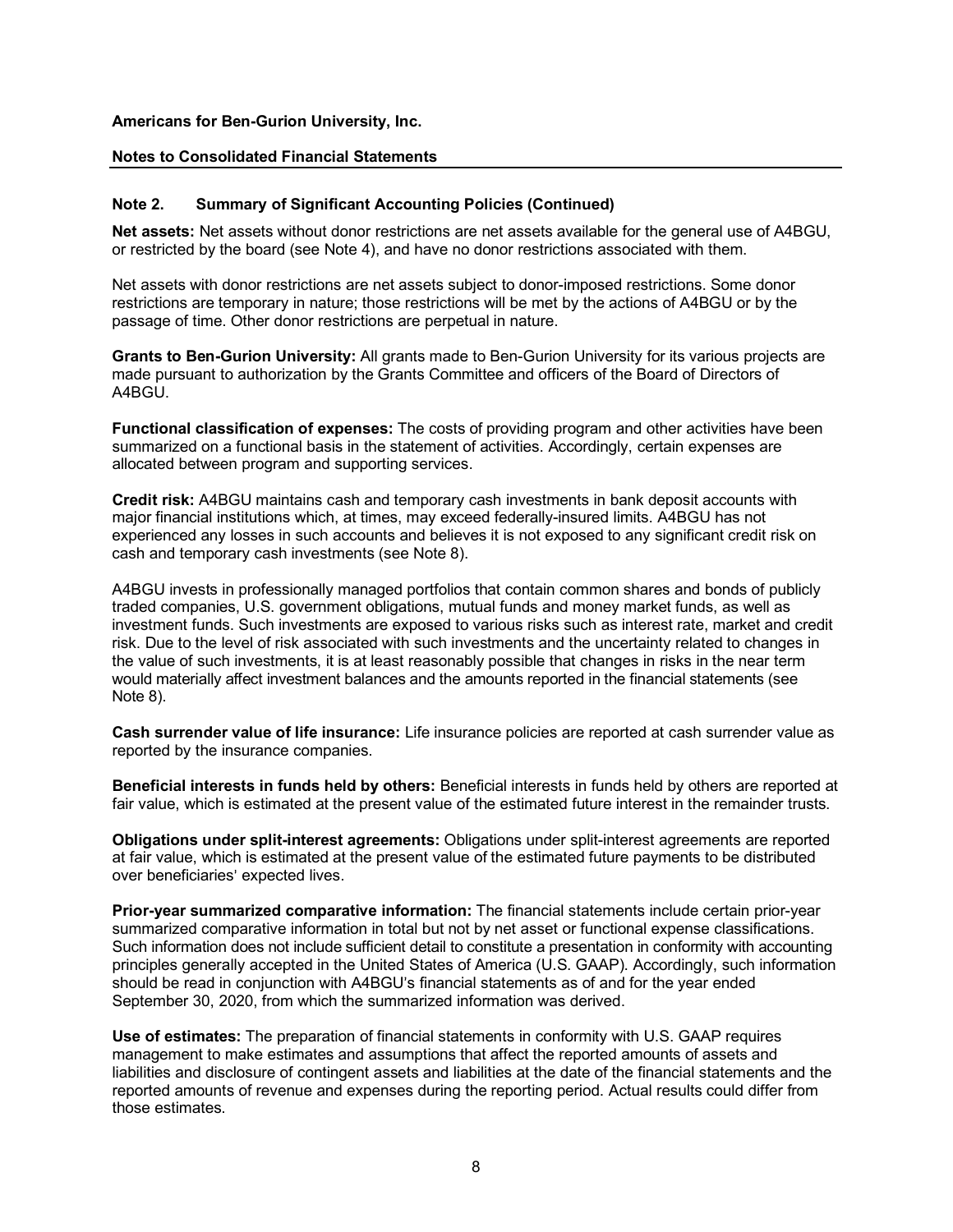### Notes to Consolidated Financial Statements

## Note 2. Summary of Significant Accounting Policies (Continued)

Reclassification: Certain amounts reported in prior years in the financial statements have been reclassified to conform to the current year's presentation.

Income taxes: A4BGU qualifies as a tax-exempt organization under Section 501(c)(3) of the Internal Revenue Code (IRC), and is a publicly supported charitable organization as described in Section 509(a)(1) of the IRC. A4BGU is not classified as a private foundation, and is subject to unrelated business income tax (UBIT), if applicable. For the years ended September 30, 2021 and 2020, A4BGU did not have material UBIT expenses and liabilities. The LLC is treated as a disregarded entity for tax purposes.

Management has evaluated A4BGU's tax positions and concluded that A4BGU had taken no uncertain tax positions that require adjustment or disclosure to the financial statements. With few exceptions, A4BGU is no longer subject to income tax examinations by U.S. federal, state or local tax authorities for years before 2018 which is the standard statute of limitations look-back period.

Recently adopted accounting pronouncements: A4BGU adopted Accounting Standards Update (ASU) 2014-09, Revenue from Contracts with Customers (Topic 606), requiring an entity to recognize the amount of revenue which it expects to be entitled for the transfer of promised goods and services to customers. The adoption of ASU 2014-09 did not have an impact on A4BGU's financial position, activities, net assets or cash flows as of the adoption date or for the years ended September 30, 2021 and 2020.

In August 2018, the Financial Accounting Standards Board (FASB) issued ASU No. 2018-13, Fair Value Measurement (Topic 820): Disclosure Framework—Changes to the Disclosure Requirements for Fair Value Measurement. The ASU eliminates the requirement to disclose the amount and reasons for transfers between Level 1 and Level 2 of the fair value hierarchy; the policy for timings of transfers between levels; the valuation processes for Level 3 fair value measurements; and the changes in unrealized gains and losses for the period included in earnings for recurring Level 3 fair value measurements held at the end of the reporting period. The ASU also eliminated the requirement to disclose a roll forward for Level 3 fair value measurements. The adoption of this guidance did not have a significant impact on A4BGU's financial statements.

In March 2019, the FASB issued ASU 2019-03, Updating the Definition of Collections. This ASU modifies the definition of collections to allow proceeds from sales of collection items to be used to support the direct care of existing collections, in addition to the acquisition of other items for collections. This ASU also requires a collection-holding entity to disclose its policy for the use of proceeds from when collection items are deaccessioned. A4BGU has adopted this ASU on a prospective basis effective September 1, 2020. The adoption of this guidance did not have an impact on A4BGU's financial statements.

Recently issued accounting pronouncements: In February 2016, the FASB issued ASU 2016-02, Leases (Topic 842). The guidance in this ASU supersedes the leasing guidance in Topic 840, Leases. Under the new guidance, lessees are required to recognize lease assets and lease liabilities on the statement of financial position for all leases with terms longer than 12 months. Leases will be classified as either finance or operating, with classification affecting the pattern of expense recognition in the statement of activities. In November 2021, the FASB issued ASU 2021-09, Leases (Topic 842): Discount Rate for Lessees That Are Not Public Business Entities, which allows lessees that are not public business entities to make the Accounting Standards Codification (ASC) 842 risk-free discount rate accounting policy election by class of underlying asset, rather than at the entity-wide level.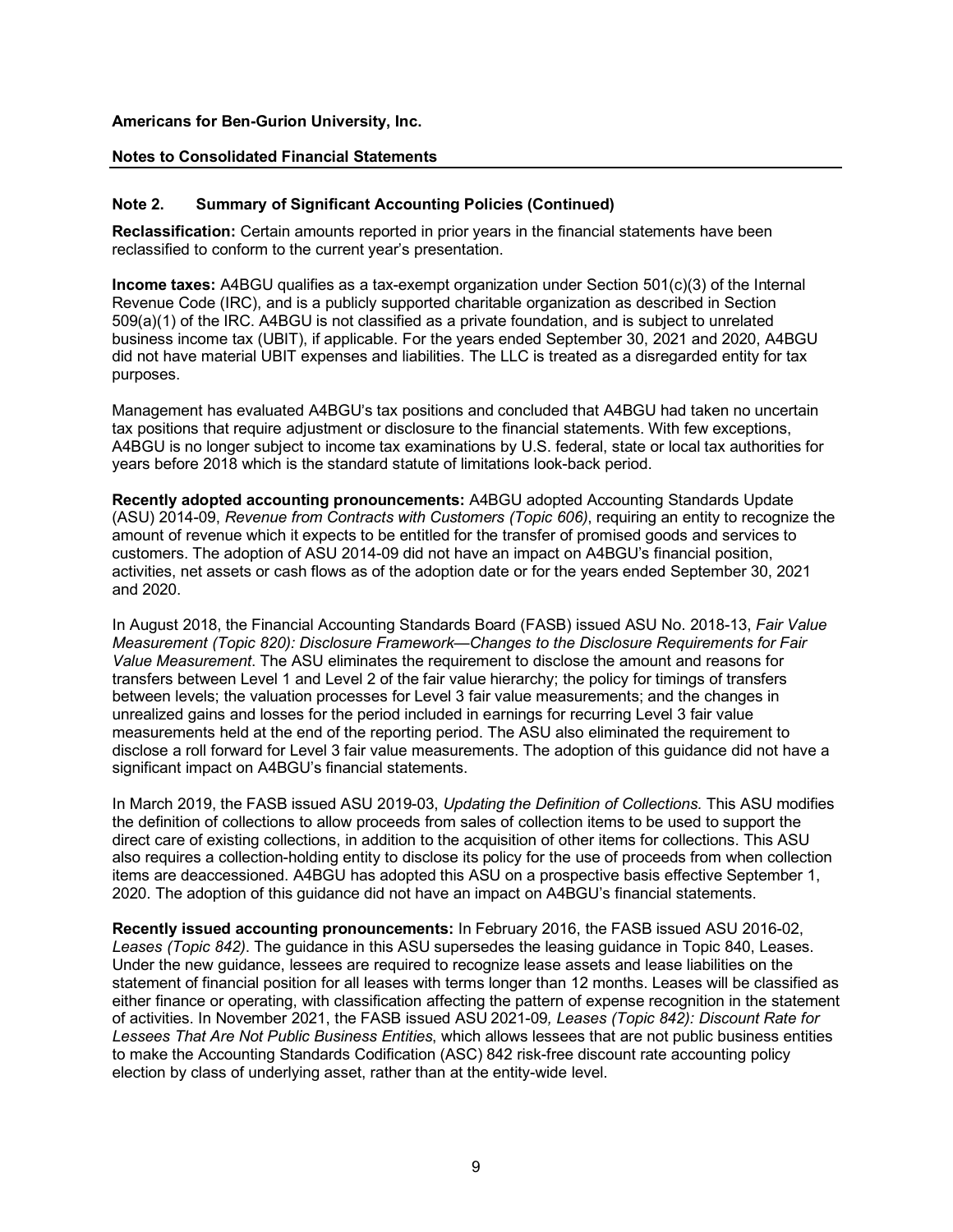## Notes to Consolidated Financial Statements

## Note 2. Summary of Significant Accounting Policies (Continued)

A modified retrospective transition approach is required. An entity may adopt the guidance either (1) retrospectively to each prior reporting period presented in the financial statements with a cumulativeeffect adjustment recognized at the beginning of the earliest comparative period presented or (2) retrospectively at the beginning of the period of adoption through a cumulative-effect adjustment. The ASU is effective for fiscal years beginning after December 15, 2022. Early application is permitted. A4BGU is currently evaluating the impact of adoption of this ASU on the financial statements.

In June 2016, the FASB issued ASU 2016-13, Financial Instruments—Credit Losses (Topic 326): Measurement of Credit Losses on Financial Instruments. Among other provisions, this ASU requires the allowance for credit losses to reflect management's current estimate of credit losses that are expected to occur over the remaining life of a financial asset. This ASU is effective for fiscal years beginning after December 15, 2022. A4BGU is currently evaluating the impact of adoption of this ASU on the financial statements.

In November 2019, the FASB issued ASU 2019-11, Codification Improvements to Topic 326, Financial Instruments—Credit Losses. This ASU provides narrow-scope improvements to Topic 326. For entities that have not yet adopted ASU 2016-13 as of November 26, 2019, the effective dates for ASU 2019-11 are the same as the effective dates and transition requirements in ASU 2016-13. A4BGU is evaluating the impact of adoption of this ASU on the financial statements.

In September 2020, the FASB issued ASU 2020-07, Not-for-Profit Entities (Topic 958): Presentation and Disclosures by Not-for-Profit Entities for Contributed Nonfinancial Assets. This ASU clarifies the presentation and disclosure of contributed nonfinancial assets, including fixed assets and other items. This ASU does not change existing recognition and measurement requirements for contributed nonfinancial assets. The ASU should be applied on a retrospective basis and is effective for annual periods beginning after June 15, 2021. A4BGU is evaluating the impact of this ASU on the financial statements.

## Note 3. Liquidity and Availability of Resources

The following represents A4BGU's available financial assets as of September 30:

|                                                           | 2021            | 2020            |
|-----------------------------------------------------------|-----------------|-----------------|
| Financial assets:                                         |                 |                 |
| Cash equivalents                                          | 8,677,980<br>S. | \$10,898,438    |
| Investments                                               | 831, 134, 428   | 711,958,322     |
| Contributions receivable, net                             | 30,234,391      | 30,102,798      |
| Total financial assets                                    | 870,046,799     | 752,959,558     |
| Less:                                                     |                 |                 |
| Amounts subject to satisfaction or appropriation          | (30, 844, 745)  | (28, 801, 289)  |
| Contributions receivable restricted by donors             | (30,001,390)    | (29, 691, 164)  |
| Donor restricted endowments funds                         | (737, 301, 998) | (631, 664, 724) |
| Funds restricted by the Board                             | (48,255,376)    | (41, 636, 108)  |
| Financial assets available to meet cash needs for general |                 |                 |
| expenditures within one year                              | \$23,643,290    | \$21,166,273    |
|                                                           |                 |                 |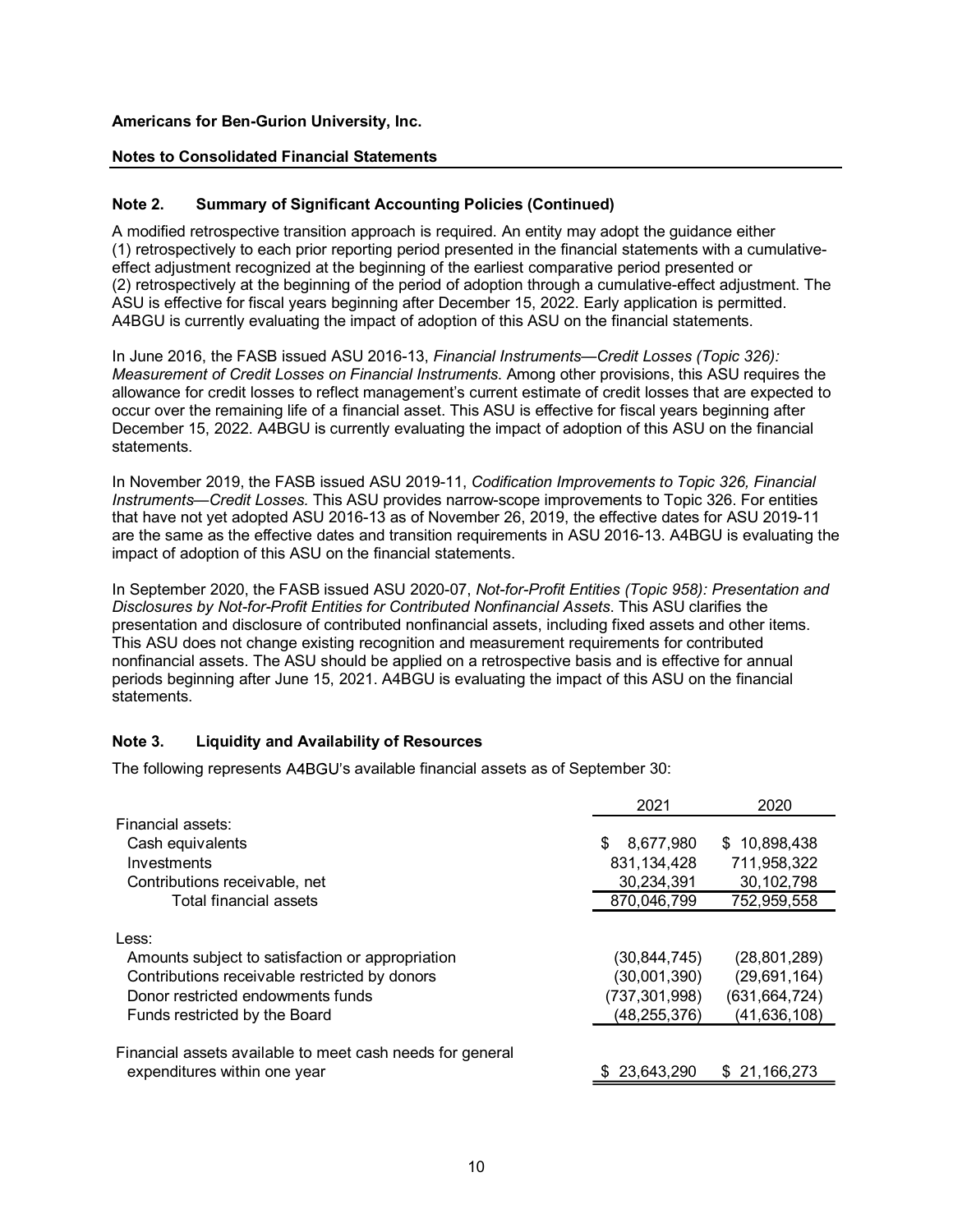#### Notes to Consolidated Financial Statements

## Note 3. Liquidity and Availability of Resources (Continued)

Americans for Ben-Gurion University, Inc.<br>
Notes to Consolidated Financial Statements<br>
Note 3. Liquidity and Availability of Resources (Continued)<br>
As part of A4BGU's liquidity management, A4BGU regularly monitors the avai required to meet its operating needs while also striving to maximize the investments of its available funds. Investment income without donor restrictions, earnings appropriated from endowments for A4BGU operations and (unless otherwise designated by the Board) contributions without donor restrictions are considered to be available to meet cash needs for operations. A4BGU has a policy to maintain available cash or short-term investments to meet 90 days of normal operating expenses which, on average, is approximately \$2,500,000. Excess cash is invested in various short-term investments designed to meet the obligations as they become due.

In February 2021, A4BGU entered into a demand line of credit for \$2,500,000. Pursuant to the demand line of credit agreement, A4BGU is required to maintain a tangible net worth of not less than \$500,000,000 and unrestricted net assets of not less than \$10,000,000, so long as any portion of the loan balance shall remain unpaid. Unrestricted net assets are defined as net assets without donor restrictions. The demand line of credit is collateralized by certain investments of A4BGU in accordance with the agreement. Borrowings bear interest at a variable rate based on the one-month London Interbank Offered Rate (LIBOR) rate plus 1.25% at September 30, 2021. Interest and principal is due upon demand from the Lender. As of September 30, 2021, there were no drawdowns from this demand line of credit agreement.

#### Note 4. Investments

Investments are held for the following purposes:

|                               | 2021          | 2020             |
|-------------------------------|---------------|------------------|
| General operations            | \$12,102,616  | 7,526,016<br>\$. |
| Program support               | 18,380        | 48.064           |
| Funds restricted by the Board | 48,255,376    | 41,636,108       |
| Annuities and trusts          | 26,741,451    | 23,984,517       |
| Endowments (Note 12):         |               |                  |
| Marcus endowment fund         | 501,455,464   | 435,986,427      |
| <b>Others</b>                 | 66,249,694    | 57,374,840       |
| Investments—USA               | 654,822,981   | 566,555,972      |
| Endowments-Israel (Note 12)   | 176,311,447   | 145,402,350      |
|                               | \$831,134,428 | \$711,958,322    |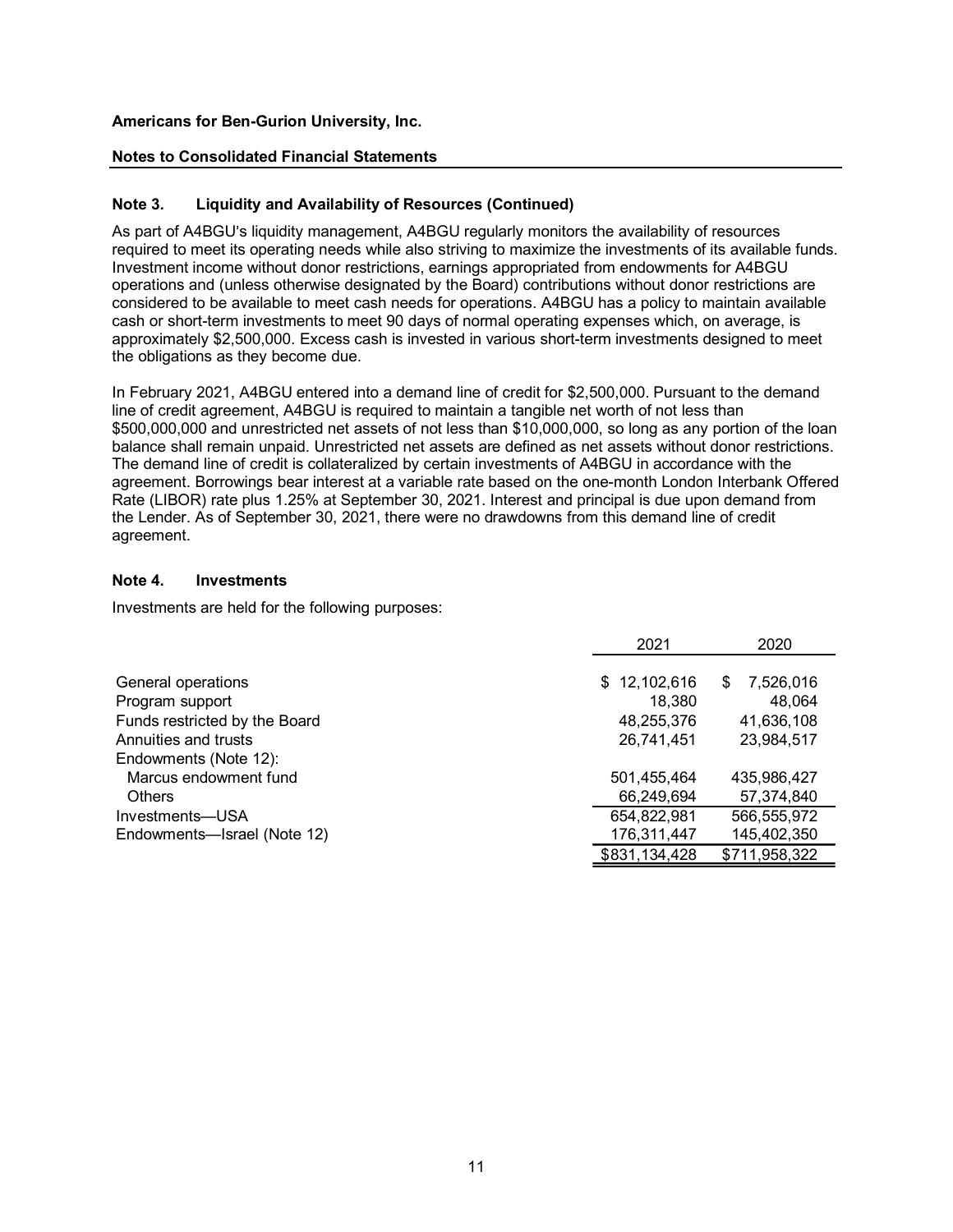#### Notes to Consolidated Financial Statements

#### Note 5. Contributions Receivable

|              | Americans for Ben-Gurion University, Inc.                                                                                                                                                                                                                                                                                                                                    |                         |     |                         |
|--------------|------------------------------------------------------------------------------------------------------------------------------------------------------------------------------------------------------------------------------------------------------------------------------------------------------------------------------------------------------------------------------|-------------------------|-----|-------------------------|
|              | <b>Notes to Consolidated Financial Statements</b>                                                                                                                                                                                                                                                                                                                            |                         |     |                         |
| Note 5.      | <b>Contributions Receivable</b>                                                                                                                                                                                                                                                                                                                                              |                         |     |                         |
|              | All contributions receivable have been recorded at their estimated realizable value. Those receivables<br>that are payable over a year have been discounted to their present value using a range of discount rates<br>of 0.82% to 6.14%. The discount rates are considered to be a Level 3 input in the fair value hierarchy.                                                |                         |     |                         |
|              |                                                                                                                                                                                                                                                                                                                                                                              | 2021                    |     | 2020                    |
| Amounts due: |                                                                                                                                                                                                                                                                                                                                                                              |                         |     |                         |
|              | Within one year or less                                                                                                                                                                                                                                                                                                                                                      | 6,290,570               |     | 7,876,331               |
|              | In more than one year and less than five years<br>In five or more years                                                                                                                                                                                                                                                                                                      | 4,811,839<br>23,219,480 |     | 3,643,679<br>23,608,447 |
|              |                                                                                                                                                                                                                                                                                                                                                                              | 34,321,889              |     | 35,128,457              |
|              | Less discount to present value                                                                                                                                                                                                                                                                                                                                               | (3, 138, 914)           |     | (2,331,297)             |
|              | Less allowance for uncollectible pledges                                                                                                                                                                                                                                                                                                                                     | (948, 584)              |     | (2,694,362)             |
|              | Contributions receivable, net                                                                                                                                                                                                                                                                                                                                                | 30,234,391              |     | \$30,102,798            |
| Note 6.      | As of September 30, 2021 and 2020, A4BGU had unrecorded conditional contributions receivable of<br>\$13,476,000 and \$13,504,000 respectively. At such time as the conditional barriers are overcome and<br>the donor's rights of return/release have expired, the contribution will be recorded.<br><b>Beneficial Interests in Funds Held by Others</b>                     |                         |     |                         |
|              | Certain individuals have established trusts in which A4BGU has an irrevocable remainder interest. The                                                                                                                                                                                                                                                                        |                         |     |                         |
|              | assets have been placed under the control of a third-party trustee who serves in a fiduciary capacity.<br>Upon the death of the donor or beneficiary, the remaining assets will be transferred to A4BGU. These<br>have been discounted at a rate of 1.0% and 0.4% in the years ended September 30, 2021 and 2020,<br>respectively, using actuarially based mortality tables. |                         |     |                         |
|              | A4BGU's interests in funds held by others are as follows:                                                                                                                                                                                                                                                                                                                    |                         |     |                         |
|              |                                                                                                                                                                                                                                                                                                                                                                              | 2021                    |     | 2020                    |
|              | Total value of beneficial interests in funds held by others<br>Distribution to A4BGU                                                                                                                                                                                                                                                                                         | 1,288,240<br>(17, 166)  | S.  | 1,436,339               |
|              | Less discount to present value                                                                                                                                                                                                                                                                                                                                               | (62,091)                |     | (30, 940)               |
|              | Beneficial interests in funds held by others                                                                                                                                                                                                                                                                                                                                 | .208,983                | \$. | 1,405,399               |

#### Note 6. Beneficial Interests in Funds Held by Others

| III IIVE UI IIIUIE VEAIS                                |                                                                                                                                                                                                                                                                                                                                                                                                                                           |    | 20,219,400                        |    | 20,000, <del>44</del> 7 |
|---------------------------------------------------------|-------------------------------------------------------------------------------------------------------------------------------------------------------------------------------------------------------------------------------------------------------------------------------------------------------------------------------------------------------------------------------------------------------------------------------------------|----|-----------------------------------|----|-------------------------|
|                                                         |                                                                                                                                                                                                                                                                                                                                                                                                                                           |    | 34,321,889                        |    | 35,128,457              |
| Less discount to present value                          |                                                                                                                                                                                                                                                                                                                                                                                                                                           |    | (3, 138, 914)                     |    | (2,331,297)             |
|                                                         | Less allowance for uncollectible pledges                                                                                                                                                                                                                                                                                                                                                                                                  |    | (948, 584)                        |    | (2,694,362)             |
| Contributions receivable, net                           |                                                                                                                                                                                                                                                                                                                                                                                                                                           |    | \$30,234,391                      |    | \$30,102,798            |
|                                                         | As of September 30, 2021 and 2020, A4BGU had unrecorded conditional contributions receivable of<br>\$13,476,000 and \$13,504,000 respectively. At such time as the conditional barriers are overcome and<br>the donor's rights of return/release have expired, the contribution will be recorded.                                                                                                                                         |    |                                   |    |                         |
| Note 6.                                                 | <b>Beneficial Interests in Funds Held by Others</b>                                                                                                                                                                                                                                                                                                                                                                                       |    |                                   |    |                         |
|                                                         | Certain individuals have established trusts in which A4BGU has an irrevocable remainder interest. The                                                                                                                                                                                                                                                                                                                                     |    |                                   |    |                         |
|                                                         | assets have been placed under the control of a third-party trustee who serves in a fiduciary capacity.<br>Upon the death of the donor or beneficiary, the remaining assets will be transferred to A4BGU. These<br>have been discounted at a rate of 1.0% and 0.4% in the years ended September 30, 2021 and 2020,<br>respectively, using actuarially based mortality tables.<br>A4BGU's interests in funds held by others are as follows: |    |                                   |    |                         |
|                                                         |                                                                                                                                                                                                                                                                                                                                                                                                                                           |    | 2021                              |    | 2020                    |
| Distribution to A4BGU<br>Less discount to present value | Total value of beneficial interests in funds held by others                                                                                                                                                                                                                                                                                                                                                                               | S. | 1,288,240<br>(17,166)<br>(62,091) | Ж. | 1,436,339<br>(30, 940)  |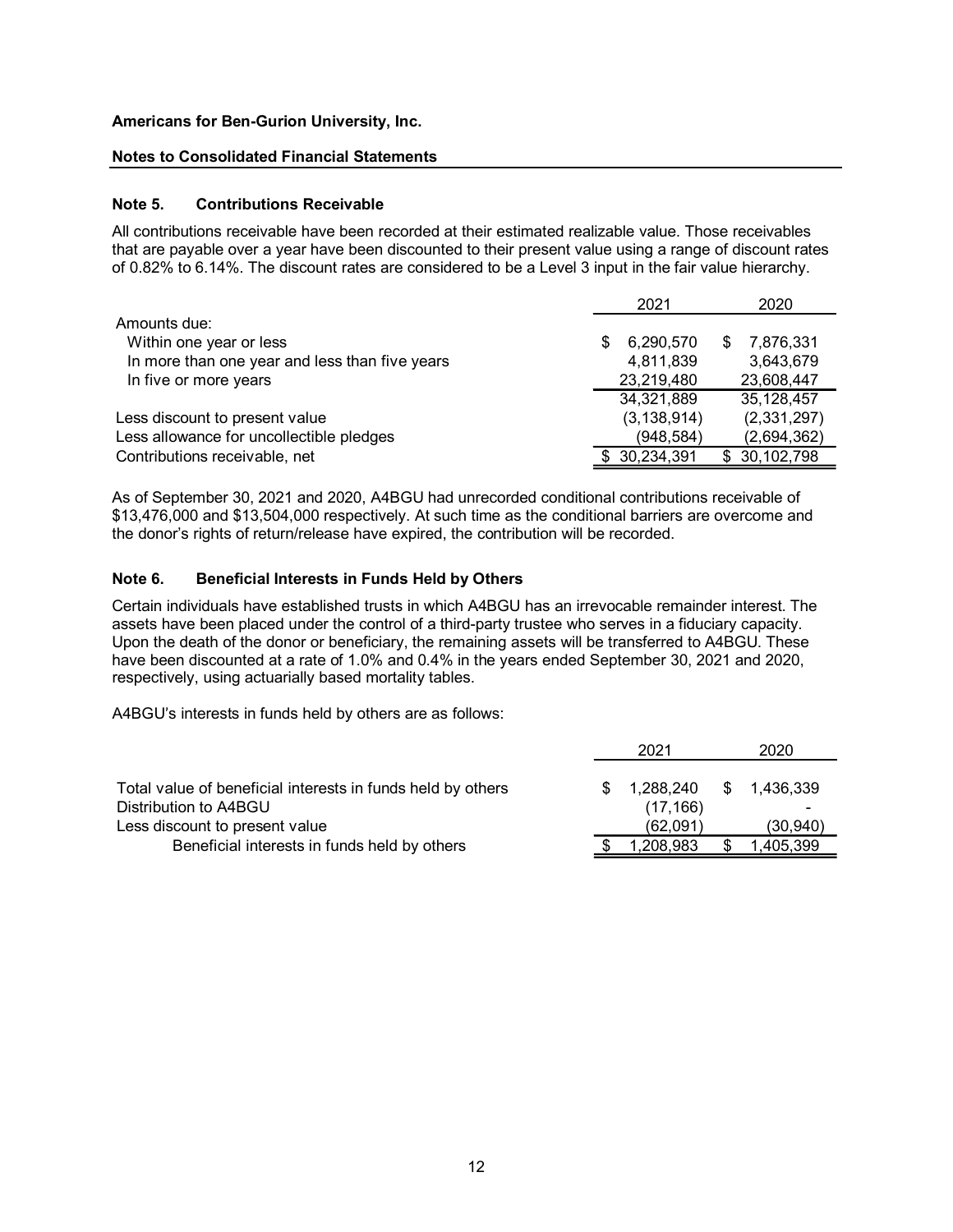#### Notes to Consolidated Financial Statements

#### Note 7. Fair Value Measurements

A4BGU follows FASB ASC 820, Fair Value Measurements and Disclosures, which provides a framework for measuring fair value under U.S. GAAP, and applies to all financial instruments that are being measured and reported on a fair value basis. FASB ASC 820 sets out a fair value hierarchy and defines fair value as the price that would be received to sell an asset or paid to transfer a liability in an orderly transaction between market participants at the measurement date.

The fair value hierarchy is defined as follows:

- Level 1: Inputs that reflect unadjusted quoted market prices in active markets for identical assets or liabilities that A4BGU has the ability to access at the measurement date.
- Level 2: Inputs other than quoted prices that are observable for the asset or liability, either directly or indirectly, including inputs in markets that are not considered to be active. A significant adjustment to a Level 2 input could result in the Level 2 measurement becoming a Level 3 measurement.
- Level 3: Inputs are unobservable for the asset or liability and that include situations where there is little, if any, market activity for the asset or liability. The inputs into the determination of fair values are based upon the best information in the circumstances and may require significant management judgment or estimation.

|                  | Level 1: Inputs that reflect unadjusted quoted market prices in active markets for identical assets or<br>liabilities that A4BGU has the ability to access at the measurement date.                                                                                                                                                                  |               |      |                           |      |                                    |              |
|------------------|------------------------------------------------------------------------------------------------------------------------------------------------------------------------------------------------------------------------------------------------------------------------------------------------------------------------------------------------------|---------------|------|---------------------------|------|------------------------------------|--------------|
|                  | <b>Level 2:</b> Inputs other than quoted prices that are observable for the asset or liability, either directly or<br>indirectly, including inputs in markets that are not considered to be active. A significant<br>adjustment to a Level 2 input could result in the Level 2 measurement becoming a Level 3<br>measurement.                        |               |      |                           |      |                                    |              |
|                  | Level 3: Inputs are unobservable for the asset or liability and that include situations where there is little,<br>if any, market activity for the asset or liability. The inputs into the determination of fair values<br>are based upon the best information in the circumstances and may require significant<br>management judgment or estimation. |               |      |                           |      |                                    |              |
|                  | In determining the appropriate levels, A4BGU performs an analysis of the assets and liabilities that are<br>subject to FASB ASC 820. At each reporting period, assets and liabilities for which the fair value<br>measurement is based on significant unobservable inputs are classified as Level 3.                                                 |               |      |                           |      |                                    |              |
|                  | The following tables present A4BGU's fair value hierarchy for those assets and liabilities measured at fair<br>value on a recurring basis:                                                                                                                                                                                                           |               |      |                           |      |                                    |              |
|                  |                                                                                                                                                                                                                                                                                                                                                      |               |      |                           |      | 2021 Fair Value Measurements Using |              |
|                  |                                                                                                                                                                                                                                                                                                                                                      |               |      |                           |      |                                    |              |
|                  |                                                                                                                                                                                                                                                                                                                                                      |               |      | Quoted Prices in          |      | Significant                        | Significant  |
|                  |                                                                                                                                                                                                                                                                                                                                                      |               |      | <b>Active Markets for</b> |      | Other Observable                   | Unobservable |
|                  |                                                                                                                                                                                                                                                                                                                                                      |               |      | <b>Identical Assets</b>   |      | Inputs                             | Inputs       |
| Description      |                                                                                                                                                                                                                                                                                                                                                      | Total         |      | (Level 1)                 |      | (Level 2)                          | (Level 3)    |
|                  |                                                                                                                                                                                                                                                                                                                                                      |               |      |                           |      |                                    |              |
| Cash equivalents |                                                                                                                                                                                                                                                                                                                                                      | 6,985,016     | - \$ | 6,985,016                 | - \$ |                                    |              |
|                  | U.S. treasuries and other bonds                                                                                                                                                                                                                                                                                                                      | 38,531,597    |      |                           |      | 38,531,597                         |              |
|                  | Common stock and domestic ETFs                                                                                                                                                                                                                                                                                                                       | 66,989,295    |      | 66,989,295                |      |                                    |              |
| Mutual funds     |                                                                                                                                                                                                                                                                                                                                                      | 101,116,615   |      | 101,116,615               |      |                                    |              |
|                  | Total investments in fair value hierarchy                                                                                                                                                                                                                                                                                                            | 213,622,523   |      | 175,090,926               |      | 38,531,597                         |              |
|                  | Investment funds measured at net asset value <sup>(1)</sup>                                                                                                                                                                                                                                                                                          | 441,200,458   |      |                           |      |                                    |              |
| Investments-USA  |                                                                                                                                                                                                                                                                                                                                                      | 654,822,981   |      | 175,090,926               |      | 38,531,597                         |              |
|                  | Investments held in Israel                                                                                                                                                                                                                                                                                                                           | 176,311,447   |      |                           |      | 176,311,447                        |              |
|                  | Total investments                                                                                                                                                                                                                                                                                                                                    | 831,134,428   |      | 175,090,926               |      | 214,843,044                        | \$           |
|                  | Beneficial interests in funds held by others                                                                                                                                                                                                                                                                                                         | .208,983      |      |                           |      |                                    | 1,208,983    |
|                  | Cash surrender value of life insurance                                                                                                                                                                                                                                                                                                               | \$<br>403,252 | - \$ |                           | \$   |                                    | 403,252      |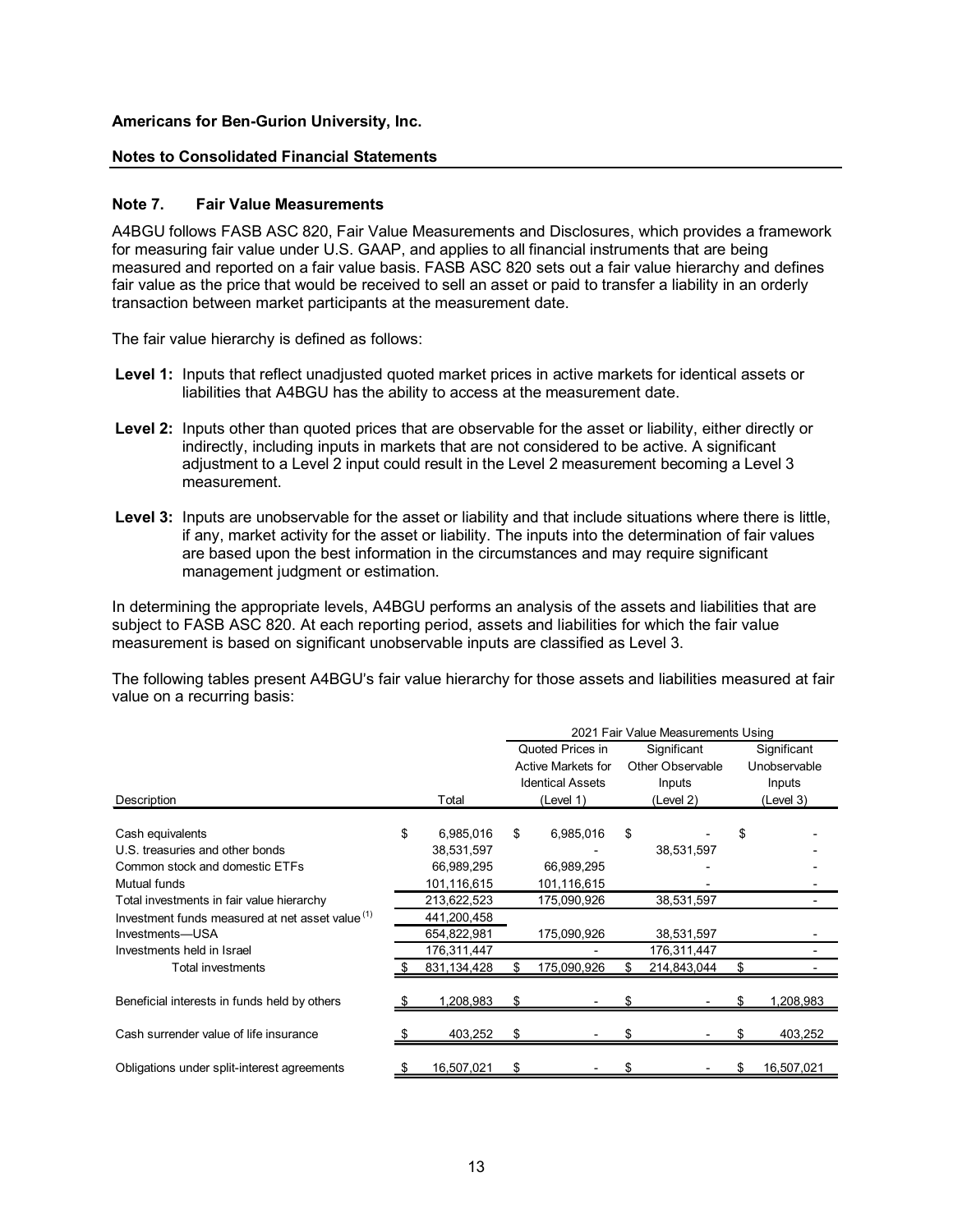#### Notes to Consolidated Financial Statements

## Note 7. Fair Value Measurements (Continued)

| Americans for Ben-Gurion University, Inc.<br><b>Notes to Consolidated Financial Statements</b> |                                |    |                         |    |                                    |     |              |
|------------------------------------------------------------------------------------------------|--------------------------------|----|-------------------------|----|------------------------------------|-----|--------------|
|                                                                                                |                                |    |                         |    |                                    |     |              |
|                                                                                                |                                |    |                         |    |                                    |     |              |
|                                                                                                |                                |    |                         |    |                                    |     |              |
|                                                                                                |                                |    |                         |    |                                    |     |              |
|                                                                                                |                                |    |                         |    |                                    |     |              |
|                                                                                                |                                |    |                         |    |                                    |     |              |
|                                                                                                |                                |    |                         |    |                                    |     |              |
|                                                                                                |                                |    |                         |    |                                    |     |              |
|                                                                                                |                                |    |                         |    |                                    |     |              |
|                                                                                                |                                |    |                         |    |                                    |     |              |
| Note 7.<br><b>Fair Value Measurements (Continued)</b>                                          |                                |    |                         |    |                                    |     |              |
|                                                                                                |                                |    |                         |    | 2020 Fair Value Measurements Using |     |              |
|                                                                                                |                                |    | Quoted Prices in        |    | Significant                        |     | Significant  |
|                                                                                                |                                |    | Active Markets for      |    | Other Observable                   |     | Unobservable |
|                                                                                                |                                |    | <b>Identical Assets</b> |    | Inputs                             |     | Inputs       |
| Description                                                                                    | Total                          |    | (Level 1)               |    | (Level 2)                          |     | (Level 3)    |
|                                                                                                |                                | \$ | 19,531,217              | \$ |                                    | \$  |              |
|                                                                                                |                                |    |                         |    |                                    |     |              |
| Cash equivalents<br>U.S. treasuries and other bonds                                            | \$<br>19,531,217<br>53,097,760 |    |                         |    |                                    |     |              |
| Common stock and domestic ETFs                                                                 | 100,752,362                    |    | 100,752,362             |    | 53,097,760                         |     |              |
| Mutual funds                                                                                   | 86,246,899                     |    | 86,246,899              |    |                                    |     |              |
| Total investments in fair value hierarchy                                                      | 259,628,238                    |    | 206,530,478             |    | 53,097,760                         |     |              |
| Investment funds measured at net asset value <sup>(1)</sup>                                    | 306,927,734                    |    |                         |    |                                    |     |              |
| Investments-USA                                                                                | 566,555,972                    |    | 206,530,478             |    | 53,097,760                         |     |              |
| Investments held in Israel                                                                     | 145,402,350                    |    |                         |    | 145,402,350                        |     |              |
| Total investments                                                                              | 711,958,322                    |    | 206,530,478             |    | 198,500,110                        | \$  |              |
| Beneficial interests in funds held by others                                                   | 1,405,399                      | .ፍ |                         |    |                                    | \$. | 1,405,399    |
| Cash surrender value of life insurance                                                         | \$<br>411,136                  | \$ |                         | £. |                                    |     | 411,136      |

#### $(1)$  The fair value of certain investments were estimated by using net asset value (NAV) as a practical expedient as of the measurement date. Investments measured under this method are not categorized in the fair value hierarchy. The fair value amounts of such investments are presented for reconciliation purposes.

In certain cases, the inputs used to measure fair value may fall into different levels of the fair value hierarchy. In such cases, an investment's level within the fair value hierarchy is based on the lowest level of input that is significant to the fair value measurement. A4BGU's assessment of the significance of a particular input to the fair value measurement in its entirety requires judgment, and considers factors specific to the investment. Below are the valuation techniques used by A4BGU to measure different financial instruments at fair market value and the level within the fair value hierarchy in which the financial instrument is categorized.

Money market funds and marketable equity securities, such as common stocks, domestic and international equities listed on a national securities exchange are stated at the last reported sales or trade price on the day of valuation, and reported as Level 1 in the fair value hierarchy. Securities traded in the over-thecounter market and listed securities for which no sale was reported on that date, are stated at the last quoted bid price.

Fixed income securities, such as U.S. treasury obligations and government bonds, as well as corporate bonds, are valued based on the last reported bid price provided by broker-dealers, and are reported as Level 2 in the fair value hierarchy.

Mutual funds are stated at fair value based on the last quoted evaluation or bid price, and are classified as Level 1 in the fair value hierarchy.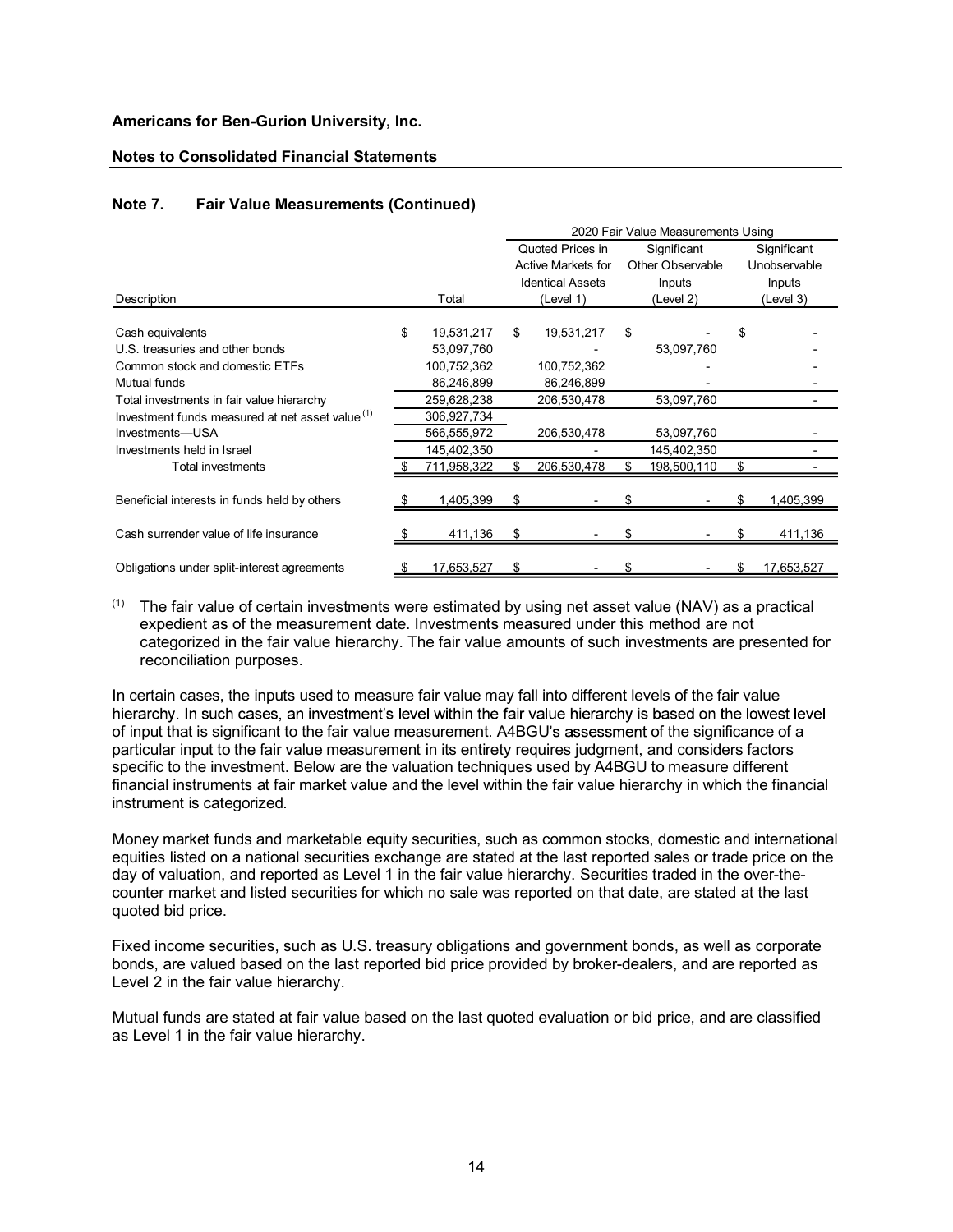## Notes to Consolidated Financial Statements

## Note 7. Fair Value Measurements (Continued)

Investment funds are valued at fair value based on the applicable percentage ownership in the net assets of investment funds on the measurement date. In determining fair value, A4BGU utilizes, as a practical expedient, the NAV or equivalent provided by the fund managers. The underlying investment funds value securities and other financial instruments at fair value. The estimated fair values of certain investments of the underlying investment funds, which may include private placements and other securities for which prices are not readily available, are determined by the general partner or sponsor of the respective investment fund and may not reflect amounts that could be realized upon immediate sale, nor amounts that ultimately may be realized. Accordingly, the estimated fair values may differ significantly from the values that would have been used had a ready market existed for these investments. by the metallical comparation where the server of certain investments of<br>the recentries for certain investments of<br>the recentries for which<br>pass of differency respective<br>ediate sale, nor amounts<br>er significantly from the<br>m **Example 12021**<br>
2021 27480809 113240.144<br>
274908 2744809 114144<br>
2022 2742688<br>
2022 274268 2114144<br>
2022 274288 2114240.144<br>
2022 274288 2114240.144<br>
2022 274288 2114240.144<br>
2022 274288 2114240.144<br>
2022 274288 2114240.1 **Americans for Ben-Gurion University, Inc.**<br> **Notes to Consolidated Financial Statements** (Continued)<br>
Investment funds are valued at fair value based on the applicable percentage ownership in the net assets<br>
fin westment

| <b>Notes to Consolidated Financial Statements</b>                                                         |                                                        |                                            |                                                       |                                                                                                                                                                                                                                                                                                                                                                                                                                                                                                                                                                                                                                                                                                                                                                                                                                                                                                                                                                                                                                                                            |
|-----------------------------------------------------------------------------------------------------------|--------------------------------------------------------|--------------------------------------------|-------------------------------------------------------|----------------------------------------------------------------------------------------------------------------------------------------------------------------------------------------------------------------------------------------------------------------------------------------------------------------------------------------------------------------------------------------------------------------------------------------------------------------------------------------------------------------------------------------------------------------------------------------------------------------------------------------------------------------------------------------------------------------------------------------------------------------------------------------------------------------------------------------------------------------------------------------------------------------------------------------------------------------------------------------------------------------------------------------------------------------------------|
|                                                                                                           |                                                        |                                            |                                                       |                                                                                                                                                                                                                                                                                                                                                                                                                                                                                                                                                                                                                                                                                                                                                                                                                                                                                                                                                                                                                                                                            |
|                                                                                                           |                                                        |                                            |                                                       |                                                                                                                                                                                                                                                                                                                                                                                                                                                                                                                                                                                                                                                                                                                                                                                                                                                                                                                                                                                                                                                                            |
| 2021<br>Fair Value                                                                                        | 2020<br><b>Fair Value</b>                              | Unfunded<br>Commitments                    | Redemption<br>Frequency<br>(if currently<br>eligible) | Redemption<br>Notice<br>Period                                                                                                                                                                                                                                                                                                                                                                                                                                                                                                                                                                                                                                                                                                                                                                                                                                                                                                                                                                                                                                             |
| 79,707,296<br>226,145,869<br>5,358,050<br>Event driven corporate credit fund <sup>(3)</sup><br>57,728,653 | 68,167,078<br>131,240,144<br>2,749,608<br>35, 197, 865 | - \$<br>3,748,321<br>31,679,001            | Quarterly<br>Quarterly<br>Quarterly<br>N/A            | 45-65 days<br>45-90 days<br>90 days<br>N/A                                                                                                                                                                                                                                                                                                                                                                                                                                                                                                                                                                                                                                                                                                                                                                                                                                                                                                                                                                                                                                 |
|                                                                                                           |                                                        | <b>Fair Value Measurements (Continued)</b> |                                                       | Investment funds are valued at fair value based on the applicable percentage ownership in the net assets<br>of investment funds on the measurement date. In determining fair value, A4BGU utilizes, as a practical<br>expedient, the NAV or equivalent provided by the fund managers. The underlying investment funds value<br>securities and other financial instruments at fair value. The estimated fair values of certain investments of<br>the underlying investment funds, which may include private placements and other securities for which<br>prices are not readily available, are determined by the general partner or sponsor of the respective<br>investment fund and may not reflect amounts that could be realized upon immediate sale, nor amounts<br>that ultimately may be realized. Accordingly, the estimated fair values may differ significantly from the<br>values that would have been used had a ready market existed for these investments.<br>The following table summarizes A4BGU's investments in investment funds at September 30, 2021 and |

- (1) This category includes a multi-strategy absolute return investments focused on analyzing the probability-adjusted returns of individual securities and assets and capturing the alpha in mispriced assets/securities across conventional and alternative financial strategies. Management of the funds initiates long and short position targeting solid absolute risk-adjusted returns.
- (2) This category includes investments in hedge funds that invest both long and short primarily in U.S. common stocks. Management of the hedge funds has the ability to shift investments from value to growth strategies, from small to large capitalization stakes and from a net long position to a net short position. The investments dominate exposure in the U.S. market, but will also take advantage of investment opportunities in Europe, Asia and emerging markets.
- (3) Investment of the funds invests in a broad array of securities within the leveraged finance marketplace to achieve superior risk-adjusted returns.
- (4) This category includes primarily private equity funds that focus on equity, opportunistic credit and distressed debt. These investments are not redeemable. Instead, the nature of the investments in this category are that distributions are received through the liquidation of the underlying assets in the fund. The term for these investments range from 4 to 10 years.
- (5) This category includes investments in funds that focus on long-only or long biased investing equities of international in either developed or emerging markets. The underlying assets are liquid and the fund's managers provide details of those assets.

See Note 12 for description of investments held in Israel.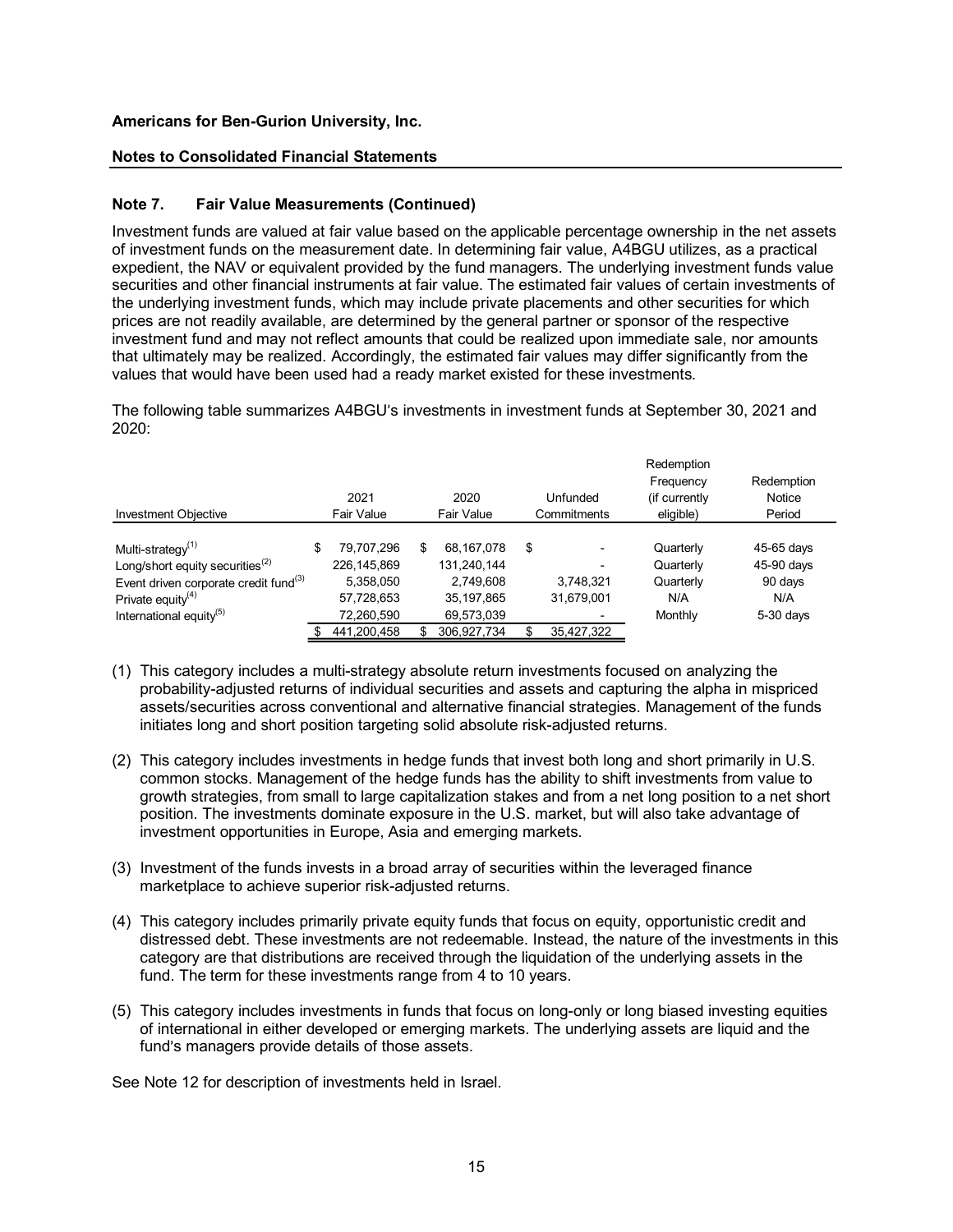#### Notes to Consolidated Financial Statements

#### Note 8. Concentrations

Financial instruments that potentially subject A4BGU to a concentration of credit risk are cash accounts with major financial institutions in excess of FDIC insurance limits, investments and contributions receivable.

At September 30, 2021 and 2020, approximately 62% and 90% of cash accounts are held by one bank, respectively. These financial institutions have strong credit ratings and management believes that credit risk related to these accounts is minimal.

Investments in the USA are held by four custodians. Two custodians held approximately 89% and 81% of these investments at September 30, 2021 and 2020, respectively."

Approximately 54% and 53% or \$18,660,000 and \$18,665,000 of gross contributions receivable at September 30, 2021 and 2020, respectively, were due from three donors.

#### Note 9. Split-Interest Agreements

| Note 9.<br><b>Split-Interest Agreements</b>                                                                                                                                                                                                                                                                                                                                                                                                                                                                                                                                                                                                                                                                                                                                                                                                        |                              |                                   |                            |
|----------------------------------------------------------------------------------------------------------------------------------------------------------------------------------------------------------------------------------------------------------------------------------------------------------------------------------------------------------------------------------------------------------------------------------------------------------------------------------------------------------------------------------------------------------------------------------------------------------------------------------------------------------------------------------------------------------------------------------------------------------------------------------------------------------------------------------------------------|------------------------------|-----------------------------------|----------------------------|
| A4BGU has numerous split-interest agreements, which include charitable remainder trusts and gift<br>annuities where A4BGU serves as trustee for the benefit of the individual beneficiaries. Under the<br>charitable remainder trust agreements, A4BGU controls the donated assets and distributes to the donor<br>or the donor's designee the income generated from those assets until such time as stated in the<br>agreements. Charitable gift annuities are unrestricted, irrevocable gifts for which A4BGU agrees to pay a<br>life annuity to the donor or a designated beneficiary.                                                                                                                                                                                                                                                          |                              |                                   |                            |
| At the time of the gift, and adjusted annually, A4BGU records contribution revenue and a liability for<br>amounts payable to the beneficiaries using an actuarial calculation based on established mortality rates<br>and other assumptions that could change in the near term. Gains or losses resulting from changes in<br>actuarial assumptions and accretions of the discount are recorded as increases or decreases in the<br>respective net asset class in the statement of activities. A4BGU used 1.0% and 0.4% discount rates and<br>the IAR-2012 mortality tables in determining its liabilities at September 30, 2021 and 2020, respectively.<br>In addition, A4BGU has irrevocable interests in charitable trusts held by third parties (see Note 6).<br>The financial statements include various split-interest agreements as follows: |                              |                                   |                            |
|                                                                                                                                                                                                                                                                                                                                                                                                                                                                                                                                                                                                                                                                                                                                                                                                                                                    |                              | 2021                              |                            |
|                                                                                                                                                                                                                                                                                                                                                                                                                                                                                                                                                                                                                                                                                                                                                                                                                                                    | Charitable Gift<br>Annuities | Charitable<br>Remainder<br>Trusts | Total                      |
| Statement of financial position:<br>Investments<br>Obligations under split-interest agreements                                                                                                                                                                                                                                                                                                                                                                                                                                                                                                                                                                                                                                                                                                                                                     | \$25,548,531<br>15,656,050   | 1,192,920<br>\$<br>850,971        | \$26,741,451<br>16,507,021 |
| Statement of activities:<br>Contributions (net of discount)<br>Change in value of beneficial interest                                                                                                                                                                                                                                                                                                                                                                                                                                                                                                                                                                                                                                                                                                                                              | 128,118                      |                                   | 128,118                    |
| in obligations under split-interest agreements                                                                                                                                                                                                                                                                                                                                                                                                                                                                                                                                                                                                                                                                                                                                                                                                     | 97,611                       | (141, 042)                        | (43, 431)                  |
|                                                                                                                                                                                                                                                                                                                                                                                                                                                                                                                                                                                                                                                                                                                                                                                                                                                    |                              |                                   |                            |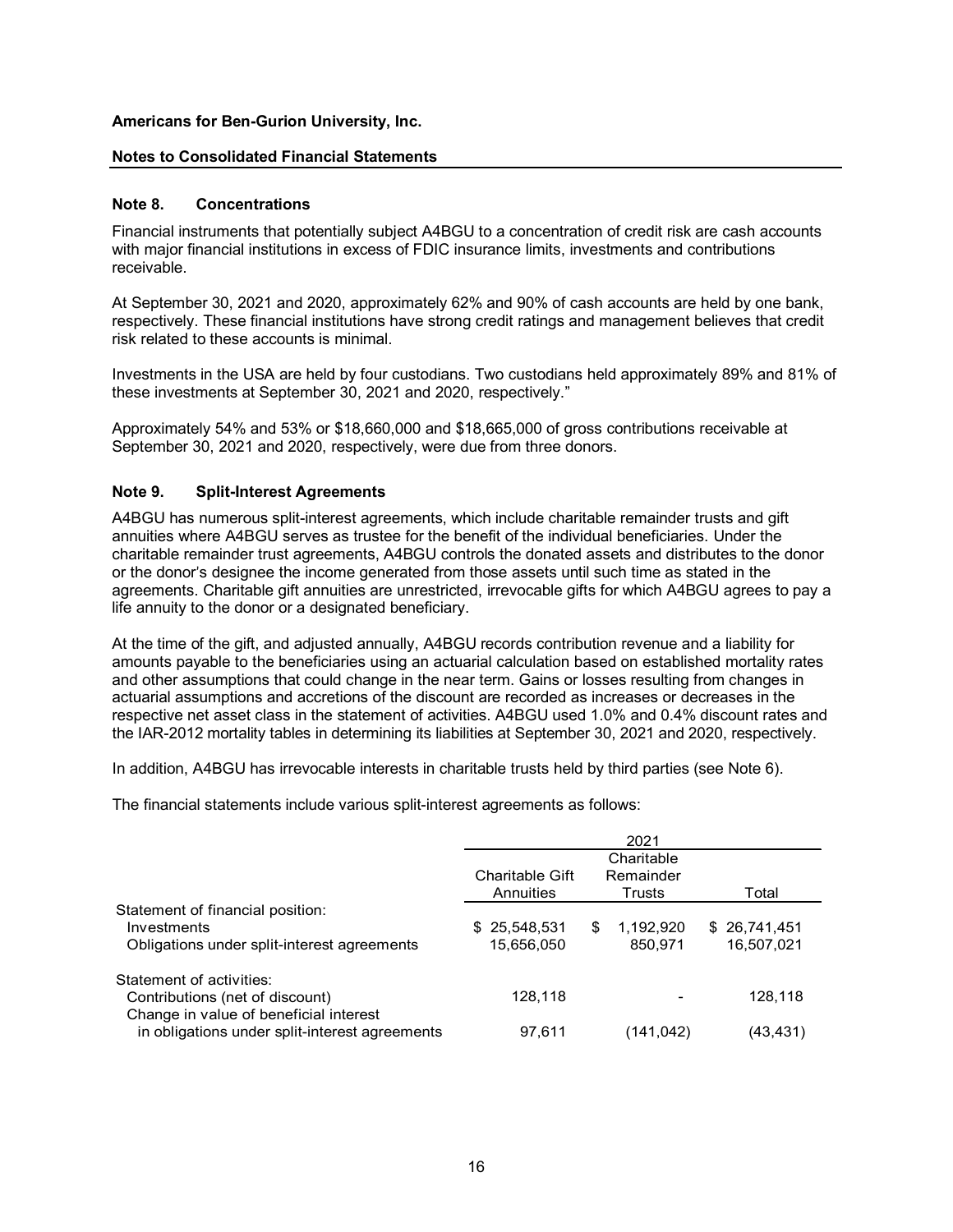### Notes to Consolidated Financial Statements

## Note 9. Split-Interest Agreements (Continued)

| Americans for Ben-Gurion University, Inc.                                 |                            |                            |                            |
|---------------------------------------------------------------------------|----------------------------|----------------------------|----------------------------|
| <b>Notes to Consolidated Financial Statements</b>                         |                            |                            |                            |
|                                                                           |                            |                            |                            |
| Note 9.<br><b>Split-Interest Agreements (Continued)</b>                   |                            |                            |                            |
|                                                                           |                            | 2020                       |                            |
|                                                                           | <b>Charitable Gift</b>     | Charitable<br>Remainder    |                            |
|                                                                           | Annuities                  | Trusts                     | Total                      |
| Statement of financial position:                                          |                            |                            |                            |
| Investments<br>Obligations under split-interest agreements                | \$22,900,766<br>16,873,252 | 1,083,751<br>\$<br>780,275 | \$23,984,517<br>17,653,527 |
|                                                                           |                            |                            |                            |
|                                                                           |                            |                            |                            |
| Statement of activities:                                                  |                            |                            |                            |
| Contributions (net of discount)<br>Change in value of beneficial interest | (204, 899)                 |                            | (204, 899)                 |

As of September 30, 2021 and 2020, the investments associated with split-interest agreements include the multi-state gift annuity reserve pool of \$18,638,809 and \$16,485,572, respectively, and the California Gift Annuity Reserve of \$4,832,777 and \$4,691,163, respectively. A4BGU maintains additional reserves against its gift annuity obligations of \$2,076,946 and \$1,724,031 at September 30, 2021 and 2020, respectively. The New York State Segregated Gift Annuity Reserve is included in the multi-state gift annuity reserve pool. These reserve amounts are restricted for the payments of annuity obligations only.

## Note 10. Paycheck Protection Program (PPP)

In May 2020, A4BGU received a loan in the amount of \$973,190 under the U.S. Small Business Administration (SBA)'s PPP established by the Coronavirus Aid, Relief, and Economic Security (CARES Act). Funds from the loan may only be used for payroll costs including benefits, interest on mortgages, rent and utilities. Under the terms of the PPP, certain amounts of the loan may be forgiven if they are used for qualifying expenses as described in the CARES Act. A4BGU used the entire loan amount for qualifying expenses and has submitted a loan forgiveness request in accordance with the terms of the PPP loan. The forgiveness application was approved by the SBA on July 26, 2021. A4BGU accounted for the loan as a conditional contribution and recognized the entire amount of the loan proceeds as contribution without restrictions upon forgiveness. spectively, and the California<br>maintains additional reserves<br>ber 30, 2021 and 2020,<br>ts of annuity obligations only.<br>The solution of annuity obligations only.<br>U.S. Small Business<br>Economic Security<br>ding benefits, interest on

#### Note 11. Net Assets with Donor Restrictions

Net assets with donor restrictions were as follows as of September 30:

|                                                               | 2021          | 2020          |
|---------------------------------------------------------------|---------------|---------------|
| Time restricted or purpose restricted for university projects |               |               |
| and scholarships                                              | \$33,364,643  | \$ 33,348,042 |
| Perpetual in nature                                           | 593.489.403   | 591,946,198   |
| Accumulated investment income                                 | 135.464.763   | 30,274,867    |
| Total net assets with donor restrictions                      | \$762,318,809 | \$655,569,107 |

Net assets with donor restrictions that are perpetual in nature, include net contributions receivable restricted for endowment funds of approximately \$1,469,000 and \$1,748,000 as of September 30, 2021 and 2020, respectively.

For the years ended September 30, 2021 and 2020, net assets with donor restrictions of \$47,898,816 and \$50,086,799, respectively, were released from donor restrictions by incurring expenses related to university projects and scholarships, as well as the occurrence of other events specified by donors or upon termination of trusts obligations.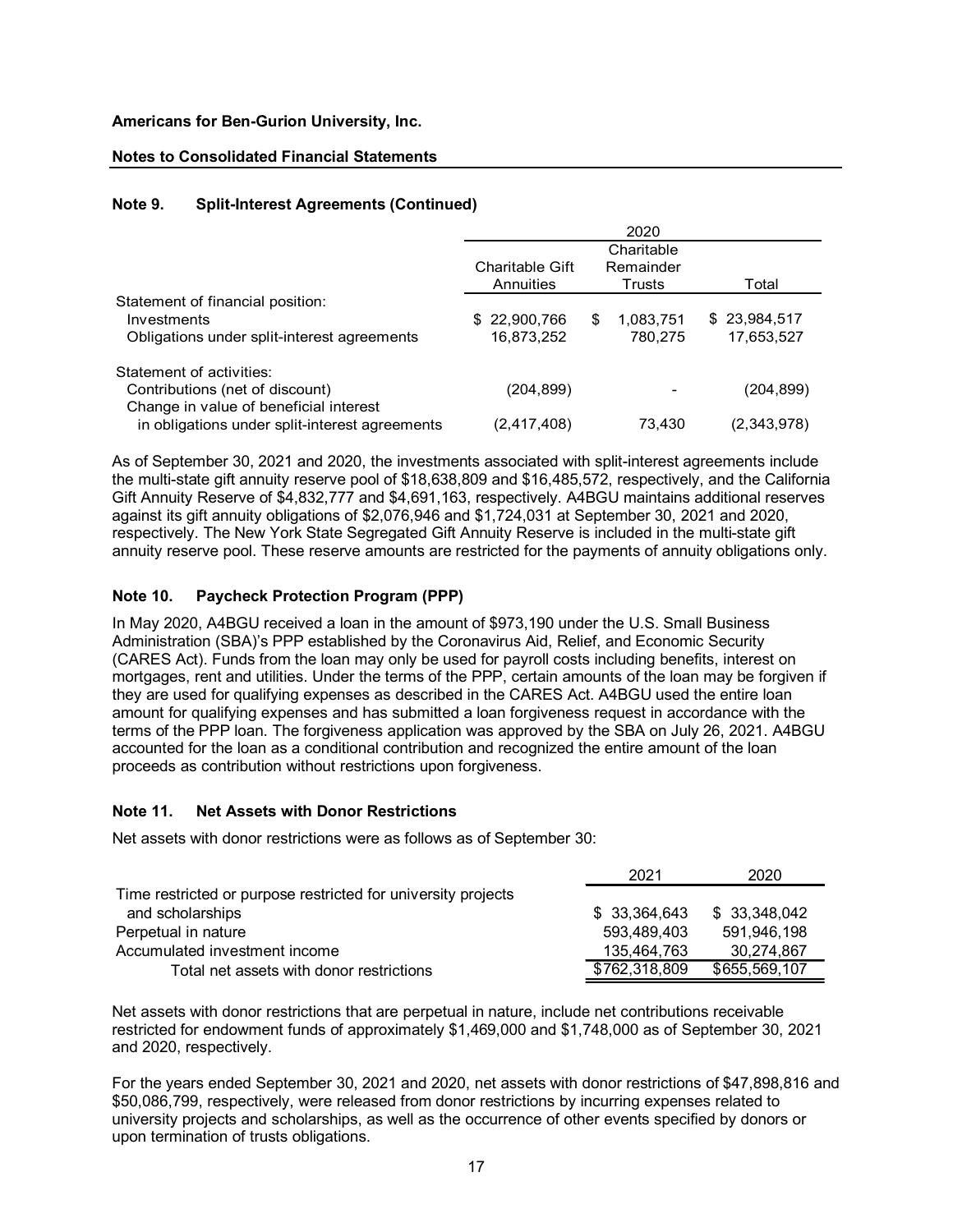#### Notes to Consolidated Financial Statements

#### Note 12. Endowments

| <b>Americans for Ben-Gurion University, Inc.</b>                                                                                                                                                                                                                                                                                                                                                                                                                                                                                                                                                                                                                                   |                 |                                |                            |
|------------------------------------------------------------------------------------------------------------------------------------------------------------------------------------------------------------------------------------------------------------------------------------------------------------------------------------------------------------------------------------------------------------------------------------------------------------------------------------------------------------------------------------------------------------------------------------------------------------------------------------------------------------------------------------|-----------------|--------------------------------|----------------------------|
| <b>Notes to Consolidated Financial Statements</b>                                                                                                                                                                                                                                                                                                                                                                                                                                                                                                                                                                                                                                  |                 |                                |                            |
| <b>Note 12.</b><br><b>Endowments</b>                                                                                                                                                                                                                                                                                                                                                                                                                                                                                                                                                                                                                                               |                 |                                |                            |
| (A4BGU is subject to the New York Prudent Management of Institutional Funds Act (NYPMIFA or the Act<br>and manages its endowment according to the Act. NYPMIFA moves away from the historic dollar value<br>standard and permits charities to apply a spending policy to endowments based on certain specified<br>standards of prudence. A4BGU classifies as net assets with donor restrictions (a) the original value of<br>gifts donated to the permanent endowment, (b) the original value of subsequent gifts to the permanent<br>endowment and (c) accumulations to the permanent endowment made in accordance with the direction of<br>the applicable donor gift instrument. |                 |                                |                            |
| A4BGU's endowment fund activities are summarized below:                                                                                                                                                                                                                                                                                                                                                                                                                                                                                                                                                                                                                            |                 |                                |                            |
|                                                                                                                                                                                                                                                                                                                                                                                                                                                                                                                                                                                                                                                                                    |                 | <b>With Donor Restrictions</b> |                            |
|                                                                                                                                                                                                                                                                                                                                                                                                                                                                                                                                                                                                                                                                                    | Endowments      | Endowments                     |                            |
|                                                                                                                                                                                                                                                                                                                                                                                                                                                                                                                                                                                                                                                                                    | Held in the USA | Held in Israel                 | Total                      |
| Balance, September 30, 2020                                                                                                                                                                                                                                                                                                                                                                                                                                                                                                                                                                                                                                                        | \$493,361,267   | \$145,402,350                  | \$ 638,763,617             |
| Net investment returns                                                                                                                                                                                                                                                                                                                                                                                                                                                                                                                                                                                                                                                             | 98,801,311      | 36,409,558                     | 135,210,869                |
| Contributions                                                                                                                                                                                                                                                                                                                                                                                                                                                                                                                                                                                                                                                                      | 1,138,817       | 796,610                        | 1,935,427                  |
| Appropriations of endowment                                                                                                                                                                                                                                                                                                                                                                                                                                                                                                                                                                                                                                                        |                 |                                |                            |
| assets for expenditures                                                                                                                                                                                                                                                                                                                                                                                                                                                                                                                                                                                                                                                            | (25, 596, 237)  | (6, 297, 071)                  | (31,893,308)               |
| Change in endowment net assets                                                                                                                                                                                                                                                                                                                                                                                                                                                                                                                                                                                                                                                     | 74,343,891      | 30,909,097                     | 105,252,988                |
| Balance, September 30, 2021                                                                                                                                                                                                                                                                                                                                                                                                                                                                                                                                                                                                                                                        | \$567,705,158   | \$176,311,447                  | \$744,016,605              |
|                                                                                                                                                                                                                                                                                                                                                                                                                                                                                                                                                                                                                                                                                    |                 | 2020                           |                            |
|                                                                                                                                                                                                                                                                                                                                                                                                                                                                                                                                                                                                                                                                                    |                 | <b>With Donor Restrictions</b> |                            |
|                                                                                                                                                                                                                                                                                                                                                                                                                                                                                                                                                                                                                                                                                    | Endowments      | Endowments                     |                            |
|                                                                                                                                                                                                                                                                                                                                                                                                                                                                                                                                                                                                                                                                                    | Held in the USA | Held in Israel                 | Total                      |
|                                                                                                                                                                                                                                                                                                                                                                                                                                                                                                                                                                                                                                                                                    | \$482,170,375   | \$149,113,048                  | \$ 631,283,423             |
|                                                                                                                                                                                                                                                                                                                                                                                                                                                                                                                                                                                                                                                                                    | 33,045,092      | 1,831,150                      | 34,876,242                 |
| Balance, September 30, 2019<br>Net investment returns                                                                                                                                                                                                                                                                                                                                                                                                                                                                                                                                                                                                                              |                 | 754,175                        | 6,631,979                  |
| Contributions                                                                                                                                                                                                                                                                                                                                                                                                                                                                                                                                                                                                                                                                      | 5,877,804       |                                |                            |
| Appropriations of endowment                                                                                                                                                                                                                                                                                                                                                                                                                                                                                                                                                                                                                                                        |                 |                                |                            |
| assets for expenditures                                                                                                                                                                                                                                                                                                                                                                                                                                                                                                                                                                                                                                                            | (27, 732, 004)  | (6, 296, 023)                  | (34, 028, 027)             |
| Change in endowment net assets<br>Balance, September 30, 2020                                                                                                                                                                                                                                                                                                                                                                                                                                                                                                                                                                                                                      | 11,190,892      | (3,710,698)                    | 7,480,194<br>\$638,763,617 |

Endowments held in the USA: A4BGU has adopted investment and spending policies for endowment assets held in the USA that attempt to provide a predictable stream of funding to programs supported by its endowment while seeking to (1) preserve the real (after inflation) purchasing power of the endowment fund assets, and (2) increase the value of the fund's assets over time. Unless otherwise specified by the donor, A4BGU has a policy of an annual appropriation for distribution, currently at 5%, of its endowment fund's fair value using the moving average method of determining year-to-year spending in order to smooth distributions from the aggregate portfolio. The portfolio value for appropriation purposes will be determined based on a 12-quarter moving average of the portfolio market value at each June 30, the first distribution, is based on the monthly average of portfolio market value at September 30.

From time to time, the fair value of assets associated with individual donor-restricted funds may fall below the level that the donor requires A4BGU to retain as a fund of perpetual donation. Deficiencies of this nature would be reported in net assets with donor restrictions. There were no such deficiencies in the endowment funds as of September 30, 2021 and 2020.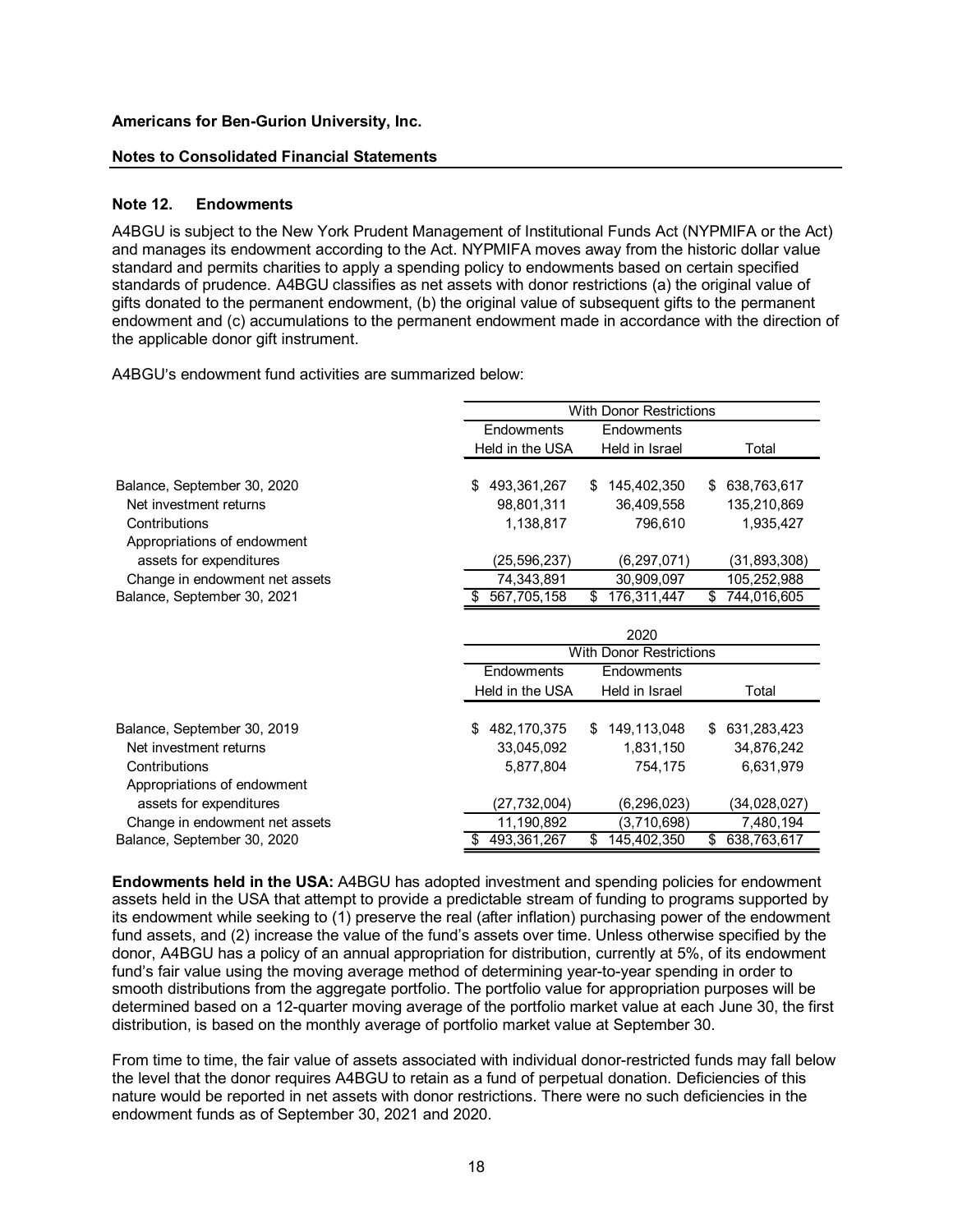### Notes to Consolidated Financial Statements

## Note 12. Endowments (Continued)

Endowments held in Israel: Endowments held in Israel are restricted gifts that are maintained by BGU on behalf of A4BGU. This endowment fund does not include a loan receivable balance of \$385,632 from the original loan amount of \$1,500,000 that was loaned to BGU from one donor endowment fund with the donor's consent. The interest receivable from BGU on this loan as of September 30, 2021, is \$424,418. The loan principal and interest receivable from BGU is netted in due to Ben-Gurion University balance in the statement of financial position.

Approximately 79% of the A4BGU endowments held by BGU are maintained at the original currency of the gifts, US dollar. The other 21%, under a 2003 agreement, are maintained in New Israeli Shekels and are linked to the Israel Consumer Price Index (the CPI) for a period of 10 years. In November 2013, this agreement was renewed for an additional 10 years. Any foreign exchange and CPI gains or losses are recorded as revenue with or without donor restrictions depending upon the original terms of the endowment funds as agreed with the donor.

Except for certain endowments with a donor-stipulated disbursement, under the agreement between A4BGU and BGU, BGU annually determines a spend rate to calculate the appropriation for distribution. The distribution is used to fulfill each endowment fund's purpose. The spend rate was 3% for the years ended September 30, 2021 and 2020. The spend rate may be more or less than BGU's actual earnings on its investment portfolio.

## Note 13. Functional Allocation of Expenses

The costs of providing program and supporting services have been summarized on a functional basis in the statement of functional expenses. Accordingly, certain expenses have been allocated among program and supporting services. Compensation expense is allocated based on employee estimated time and effort. Payroll taxes and employee benefits are allocated based on compensation. Common costs such as occupancy and office expenses are allocated based on estimated usage. All other expenses are directly charged to their functions.

#### Note 14. Pension Plan

A4BGU maintains a 403(b) tax-deferred retirement plan, which is funded by contributions from both A4BGU and its employees. A4BGU's contribution is based upon employees' years of service and employee's contribution to the plan, ranges from 4.5% to 10% of eligible employees' salaries and is recorded as an expense annually. The related expense for the years ended September 30, 2021 and 2020, respectively, was approximately \$237,000 and \$324,000.

#### Note 15. Related Parties

Approximately \$23,361,000 and \$24,478,000 of the gross contributions receivable at September 30, 2021 and 2020, respectively, are due from A4BGU's board members.